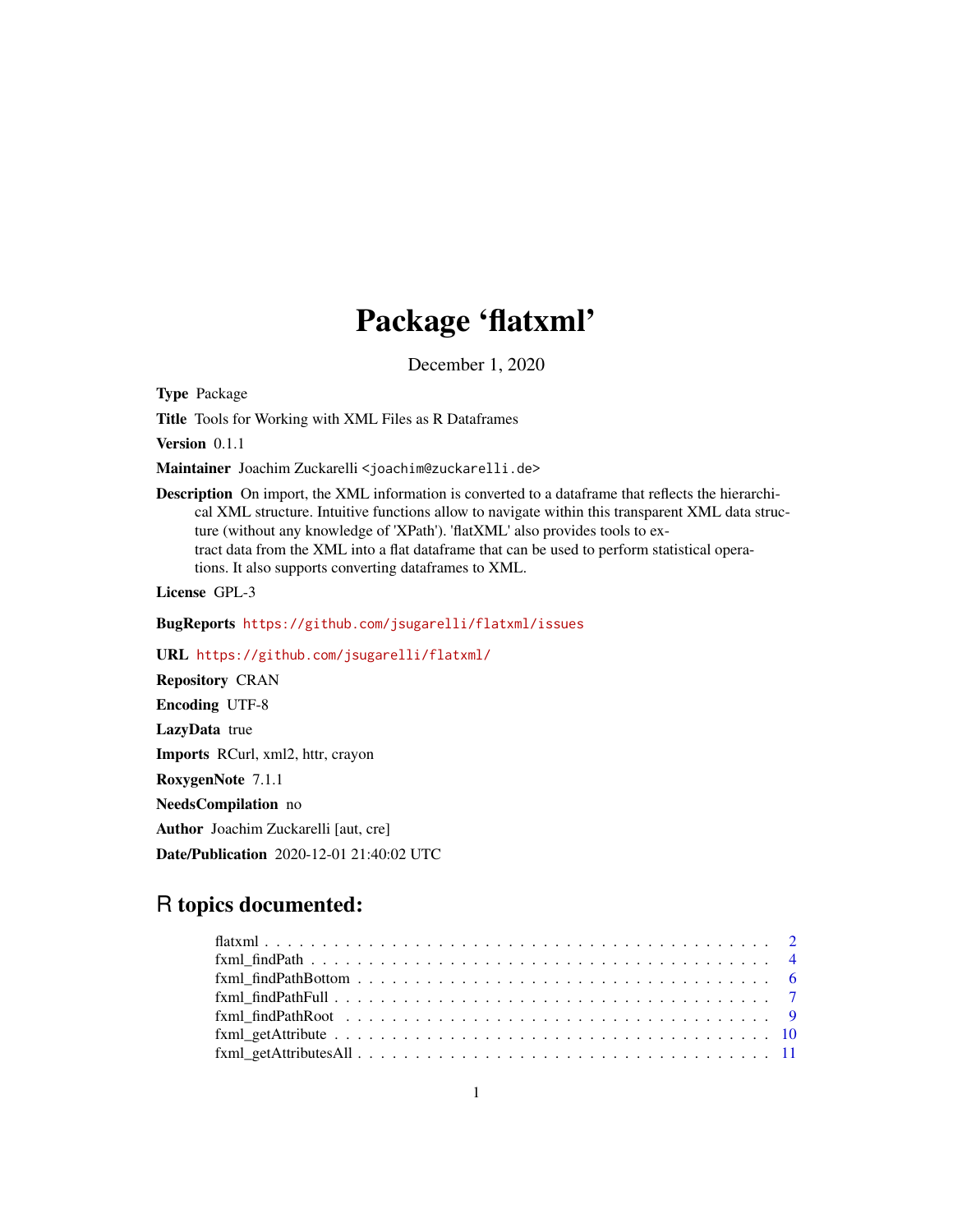#### <span id="page-1-0"></span> $2<sup>2</sup>$

|       | $fxml_toDataFrame \ldots \ldots \ldots \ldots \ldots \ldots \ldots \ldots \ldots \ldots \ldots \ldots \ldots 29$ |    |
|-------|------------------------------------------------------------------------------------------------------------------|----|
|       |                                                                                                                  |    |
| Index |                                                                                                                  | 33 |

flatxml *flatXML: Tools for Working with XML Files as R Dataframes*

#### Description

flatxml provides functions to easily deal with XML files. When parsing an XML document with [fxml\\_importXMLFlat](#page-24-1), flatxml produces a special dataframe that is \'flat\' by its very nature but contains all necessary information about the hierarchical structure of the underlying XML document (for details on the dataframe see the reference for the [fxml\\_importXMLFlat](#page-24-1) function). flatxml offers a set of functions to work with this dataframe. Apart from representing the XML document in a dataframe structure, there is yet another way in which flatxml relates to dataframes: the [fxml\\_toDataFrame](#page-28-1) and [fxml\\_toXML](#page-30-1) functions can be used convert XML data to dataframes and vice versa.

Each XML element, for example <tag attribute="some value">Here is some text</tag> has certain characteristics that can be accessed via the flatxml interface functions, after an XML document has been imported with  $f$ xml\_importXMLFlat. These characteristics are:

- *value*: The (text) value of the element, "Here is some text" in the example above
- *attributes*: The XML attributes of the element, attribute with its value "some value" in the example above
- *children*: The elements on the next lower hierarchical level
- *parent*: The element of the next higher hierarchical level, i.e. the element to which the current element is a child
- *siblings*: The elements on the same hierarchical level as the current element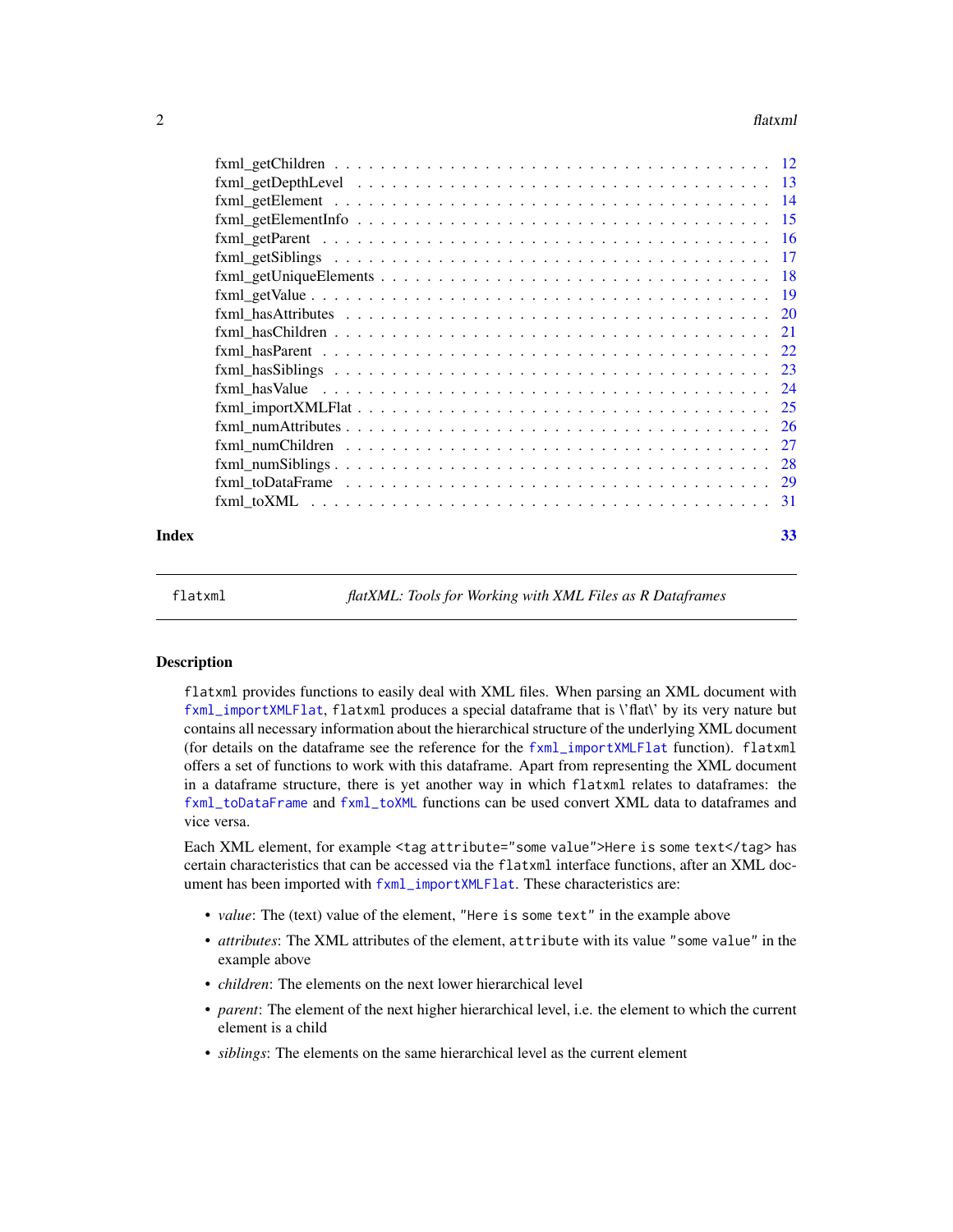#### <span id="page-2-0"></span>flatxml 3

#### Structure of the flatxml interface

The flatxml interface to access these characteristics follows a simple logic: For each of the characteristics there are typically three functions available:

- fxml\_has...(): Determines if the current XML element has (at least one instance of) the characteristic
- fxml\_num...(): Returns the number of the characteristics of the current XML (e.g. the number of children elements)
- fxml\_get...(): Returns (the IDs of) the respective characteristics of the current XML element (e.g. the children of the current element)

#### Functions to access the characteristics of an XML element

For values:

- [fxml\\_hasValue](#page-23-1)
- [fxml\\_getValue](#page-18-1)

#### For attributes:

- [fxml\\_hasAttributes](#page-19-1)
- [fxml\\_numAttributes](#page-25-1)
- [fxml\\_getAttribute](#page-9-1) (note: no plural 's'!)
- [fxml\\_getAttributesAll](#page-10-1) (get all attributes instead of a specific one)

#### For children:

- [fxml\\_hasChildren](#page-20-1)
- [fxml\\_numChildren](#page-26-1)
- [fxml\\_getChildren](#page-11-1)

#### For parents:

- [fxml\\_hasParent](#page-21-1)
- [fxml\\_getParent](#page-15-1)

For siblings:

- [fxml\\_hasSiblings](#page-22-1)
- [fxml\\_numSiblings](#page-27-1)
- [fxml\\_getSiblings](#page-16-1)

#### Functions for searching in the XML document

- [fxml\\_findPath](#page-3-1) (search anywhere in the path to an XML element)
- [fxml\\_findPathFull](#page-6-1) (find an element based on its complete path)
- [fxml\\_findPathRoot](#page-8-1) (search in the path to an XML element starting at the top element [root node])
- [fxml\\_findPathBottom](#page-5-1) (search in the path to an XML element starting at the lowest hierarchical level)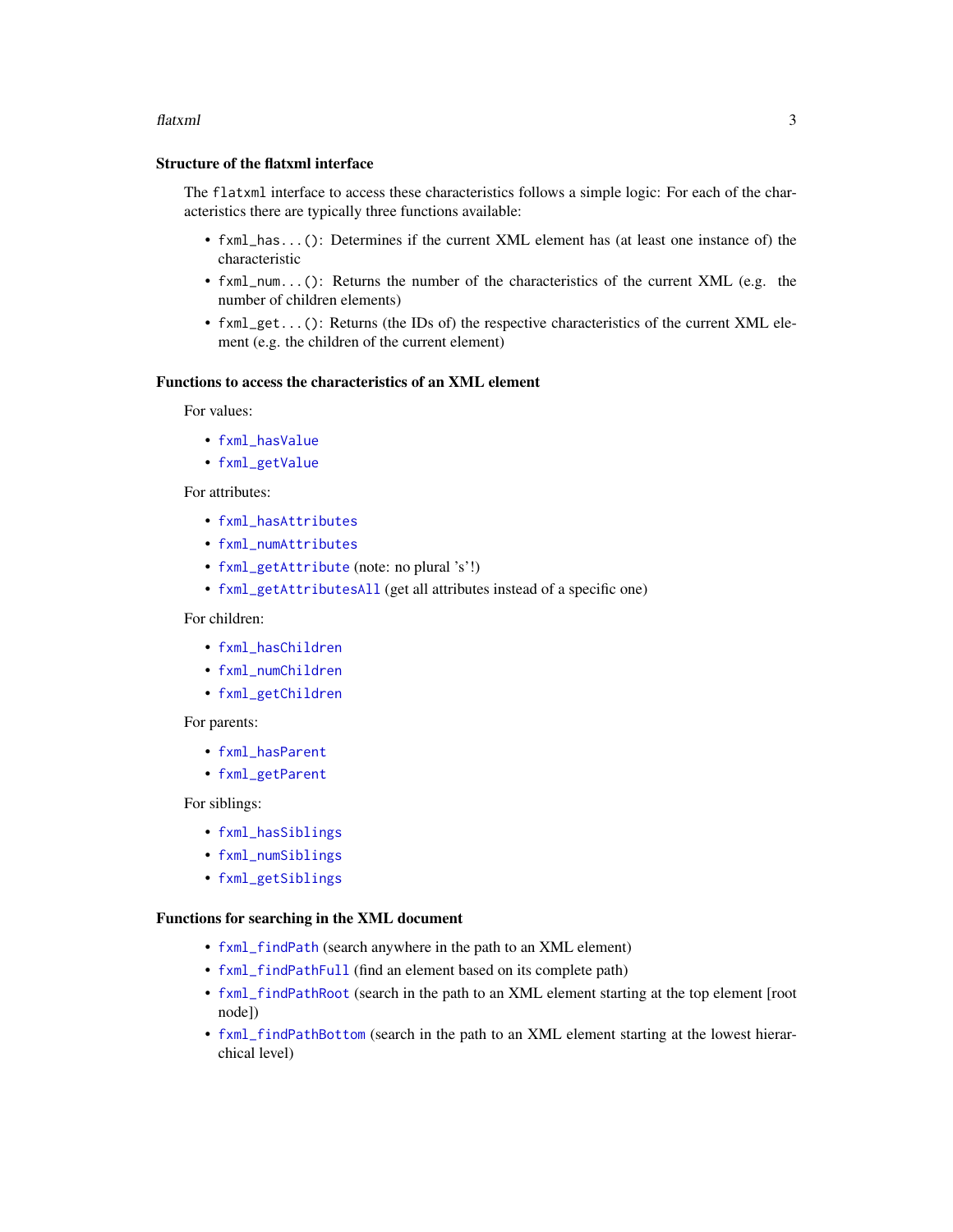#### <span id="page-3-0"></span>Functions for converting between XML and dataframe

- [fxml\\_toDataFrame](#page-28-1) (converts a (flattened) XML document to a dataframe)
- [fxml\\_toXML](#page-30-1) (converts a dataframe to an XML document)

# Other functions

- [fxml\\_getElement](#page-13-1) (name on an XML element (the tag in <tag>...</tag>)
- [fxml\\_getUniqueElements](#page-17-1) (unique XML elements in the document)
- [fxml\\_getElementInfo](#page-14-1) (all relevant information on an XML element (children, siblings, etc.)
- [fxml\\_getDepthLevel](#page-12-1) (level of an element in the hierarchy of the XML document)

<span id="page-3-1"></span>fxml\_findPath *Finding XML elements*

#### Description

Finds all XML elements in an XML document that lie on a certain path, regardless of where exactly the path is found in the XML document. Sub-elements (children) of the elements on the search path are returned, too.

# Usage

```
fxml_findPath(xmlflat.df, path, attr.only = NULL, attr.not = NULL)
```
# Arguments

| xmlflat.df | A flat XML dataframe created with fxml_importXMLFlat.                                                                                                                                                                                                                                                                                                                                                                                                                                                                                                                                                                                                                                                                                           |
|------------|-------------------------------------------------------------------------------------------------------------------------------------------------------------------------------------------------------------------------------------------------------------------------------------------------------------------------------------------------------------------------------------------------------------------------------------------------------------------------------------------------------------------------------------------------------------------------------------------------------------------------------------------------------------------------------------------------------------------------------------------------|
| path       | A character vector representing the path to be searched. Each element of the vec-<br>tor is a hierarchy level in the XML document. Example: $path = c("tag1", "tag2").$                                                                                                                                                                                                                                                                                                                                                                                                                                                                                                                                                                         |
| attr.only  | A list of named vectors representing attribute/value combinations the XML el-<br>ements on the search path must match. The name of an element in the list<br>is the XML elment name to which the attribute belongs. The list element it-<br>self is a named vector. The vector's elements represent different attributes (=<br>the names of the vector elements) and their values (= vector elements). Ex-<br>ample: $attr.outy = list(tag1 = c(atrib1 = "Value 1", attribute 2 = "Value$<br>$2'$ ), tag2 = c(attrib3 = "Value 3")) will only find those elements which lie<br>on a path that includes $\langle \text{tag} 1 \text{ attrib1} = \text{"Value 1" attrib2} = \text{"Value 2"} \rangle \langle \text{tag2}$<br>$atrib3 = "Value 3"$ |
| attr.not   | A list of vectors representing attribute/value combinations the XML elements<br>on the search path must not match to be included in the results. See argument<br>attr.only for details on the composition.                                                                                                                                                                                                                                                                                                                                                                                                                                                                                                                                      |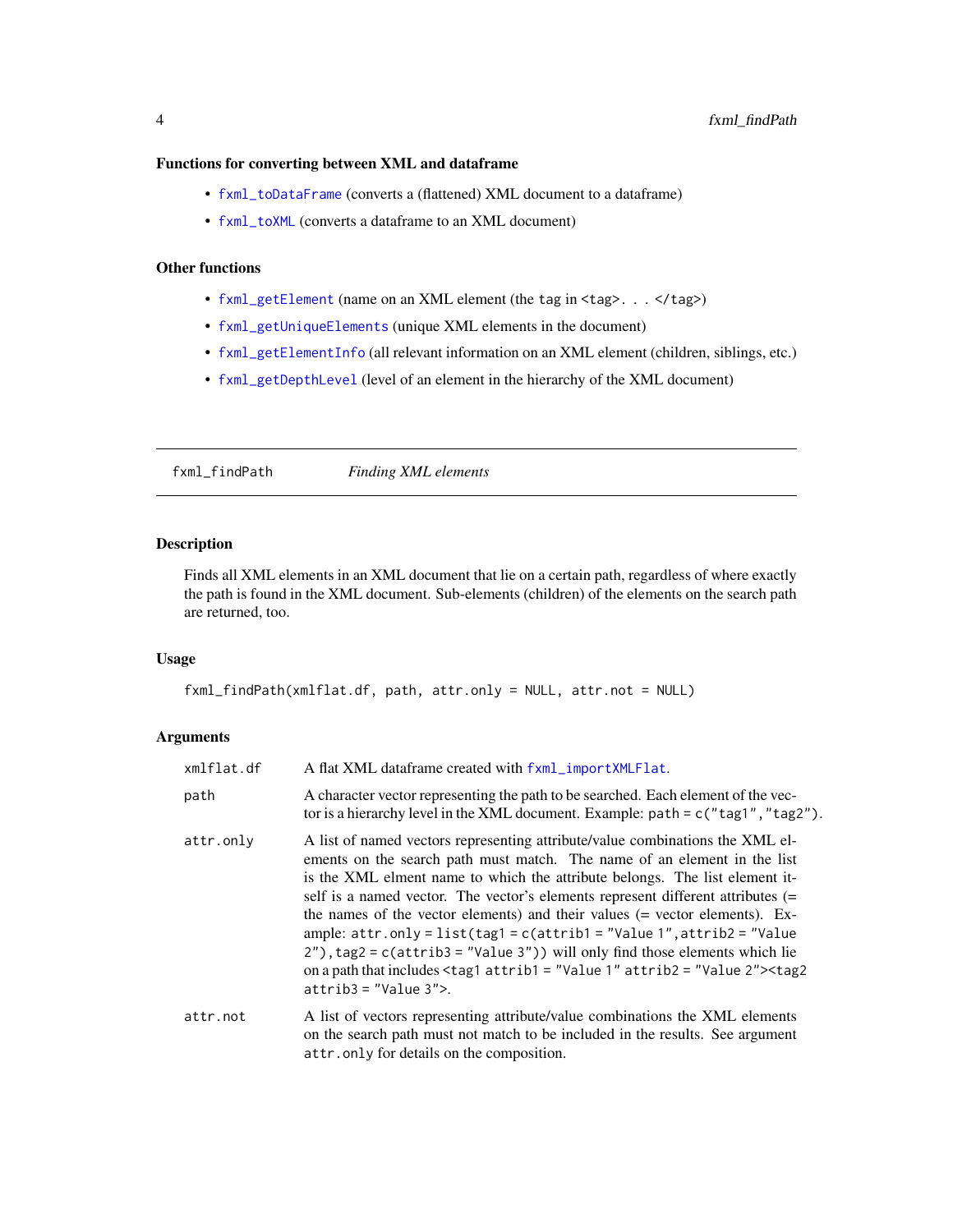## <span id="page-4-0"></span>fxml\_findPath 5

#### Details

With fxml\_findPath() it does not matter where exactly in the hierarchy of the XML document the path is found. If, for example, path =  $c("tag1", "tag2")$  then the element with full XML path <xml><testdoc><tag1><tag2> would be found, too.

Other fxml\_findPath...() functions allow for different search modes:

- [fxml\\_findPathRoot](#page-8-1): Search for path from the root node of the XML document downwards. Sub-elements are returned, too.
- [fxml\\_findPathFull](#page-6-1): Search for exact path (always starting from the root node). No subelements returned, as they have a different path than the search path.
- [fxml\\_findPathBottom](#page-5-1): Search for path from the bottom of the element hierarchy in the XML document.

#### Value

The IDs (xmlflat.df\$elemid.) of the XML elements that are located on the provided path. Subelements of the elements on the search path are returned, too. NULL, if no elements where found.

#### Author(s)

Joachim Zuckarelli <joachim@zuckarelli.de>

#### See Also

[fxml\\_findPathRoot](#page-8-1), [fxml\\_findPathFull](#page-6-1), [fxml\\_findPathBottom](#page-5-1)

```
# Load example file with population data from United Nations Statistics Division
# and create flat dataframe
example <- system.file("worldpopulation.xml", package="flatxml")
xml.dataframe <- fxml_importXMLFlat(example)
# Find all XML elements with <data><record><field> in their XML path
path <- c("data", "record", "field")
fxml_findPath(xml.dataframe, path)
# Find only those XML elements with <data><record><field> in their XML path that have the
# "name" attribute of the <field> element set to "Sex"
path <- c("data", "record", "field")
fxml_findPath(xml.dataframe, path, attr.only = list(field = c(name = "Sex")))
```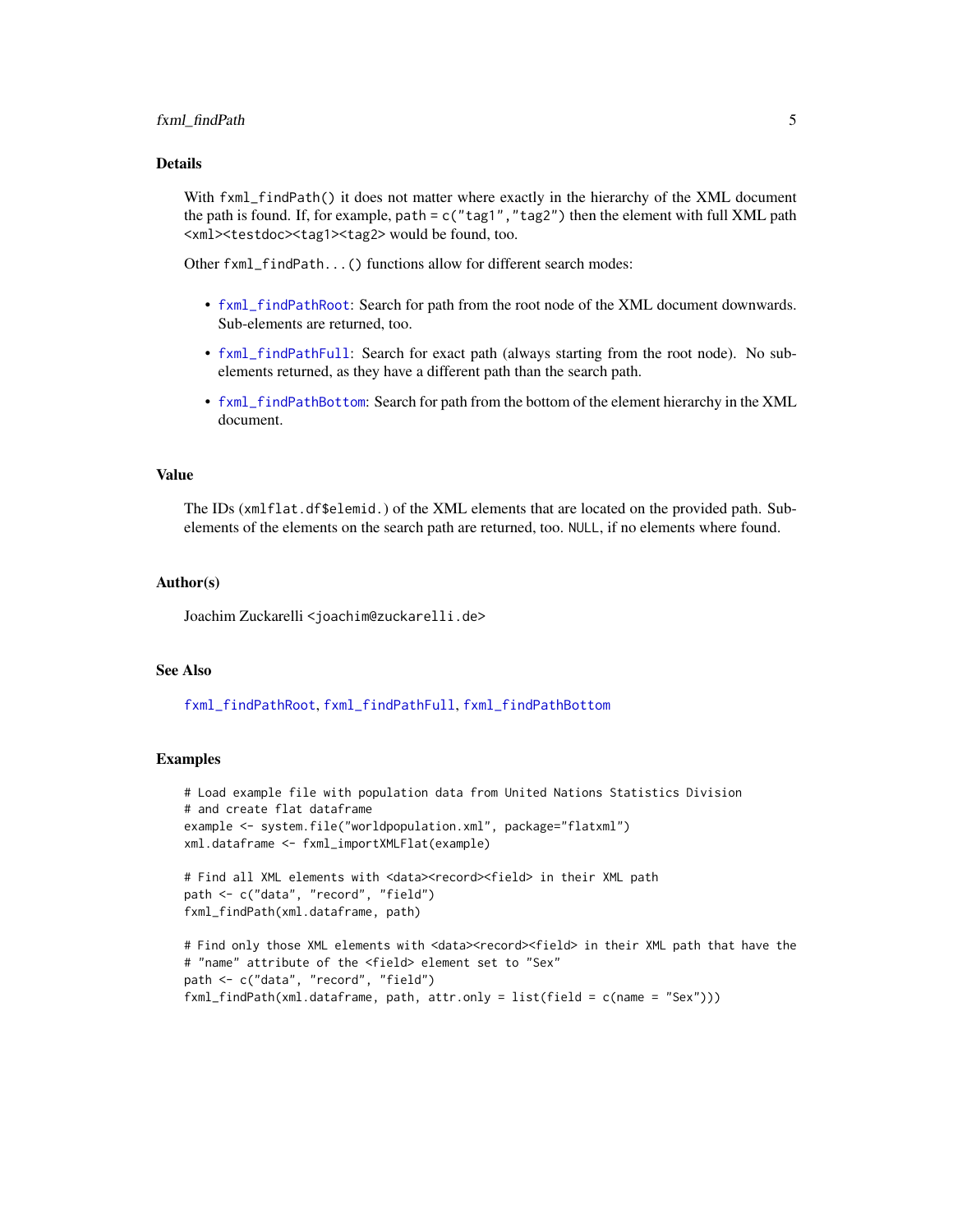<span id="page-5-1"></span><span id="page-5-0"></span>Finds all XML elements in an XML document that lie on a certain path. The path of the found elements must end with the provided search path.

#### Usage

fxml\_findPathBottom(xmlflat.df, path, attr.only = NULL, attr.not = NULL)

#### Arguments

| xmlflat.df | A flat XML dataframe created with fxml_importXMLFlat.                                                                                                                                                                                                                                                                                                                                                                                                                                                                                                                                                                                                                                                      |
|------------|------------------------------------------------------------------------------------------------------------------------------------------------------------------------------------------------------------------------------------------------------------------------------------------------------------------------------------------------------------------------------------------------------------------------------------------------------------------------------------------------------------------------------------------------------------------------------------------------------------------------------------------------------------------------------------------------------------|
| path       | A character vector representing the path to be searched. Each element of the vec-<br>tor is a hierarchy level in the XML document. Example: $path = c("tag1", "tag2").$                                                                                                                                                                                                                                                                                                                                                                                                                                                                                                                                    |
| attr.only  | A list of named vectors representing attribute/value combinations the XML el-<br>ements on the search path must match. The name of an element in the list<br>is the XML elment name to which the attribute belongs. The list element it-<br>self is a named vector. The vector's elements represent different attributes (=<br>the names of the vector elements) and their values (= vector elements). Ex-<br>ample: $attr-only = list(tag1 = c(atrib1 = "Value 1", attribute 2 = "Value$<br>$2'$ ), tag2 = c(attrib3 = "Value 3")) will only find those elements which lie<br>on a path that includes <tag1 attrib1="Value 1" attrib2="Value 2"><tag2<br><math>atrib3 = "Value 3"</math></tag2<br></tag1> |
| attr.not   | A list of vectors representing attribute/value combinations the XML elements<br>on the search path must not match to be included in the results. See argument<br>attr.only for details on the composition.                                                                                                                                                                                                                                                                                                                                                                                                                                                                                                 |

# Details

With fxml\_findPathRoot(), the search always starts at the bottom of the element hierarchy of the XML document. Only if the path of an elemends ends with the provided search path, it is returned as a result. If, for example, path =  $c("tag1", "tag2")$  then the element with full XML path <tag1><tag2><tag3> would not be found, only if search path were c("tag2", "tag3").

Other fxml\_findPath...() functions allow for different search modes:

- [fxml\\_findPath](#page-3-1): Search for path anywhere in the XML document (not necessarily starting at the root node). Sub-elements are returned, too.
- [fxml\\_findPathRoot](#page-8-1): Search for path from the root node of the XML document downwards. Sub-elements are returned, too.
- [fxml\\_findPathFull](#page-6-1): Search for exact path (always starting from the root node). No subelements returned, as they have a different path than the search path.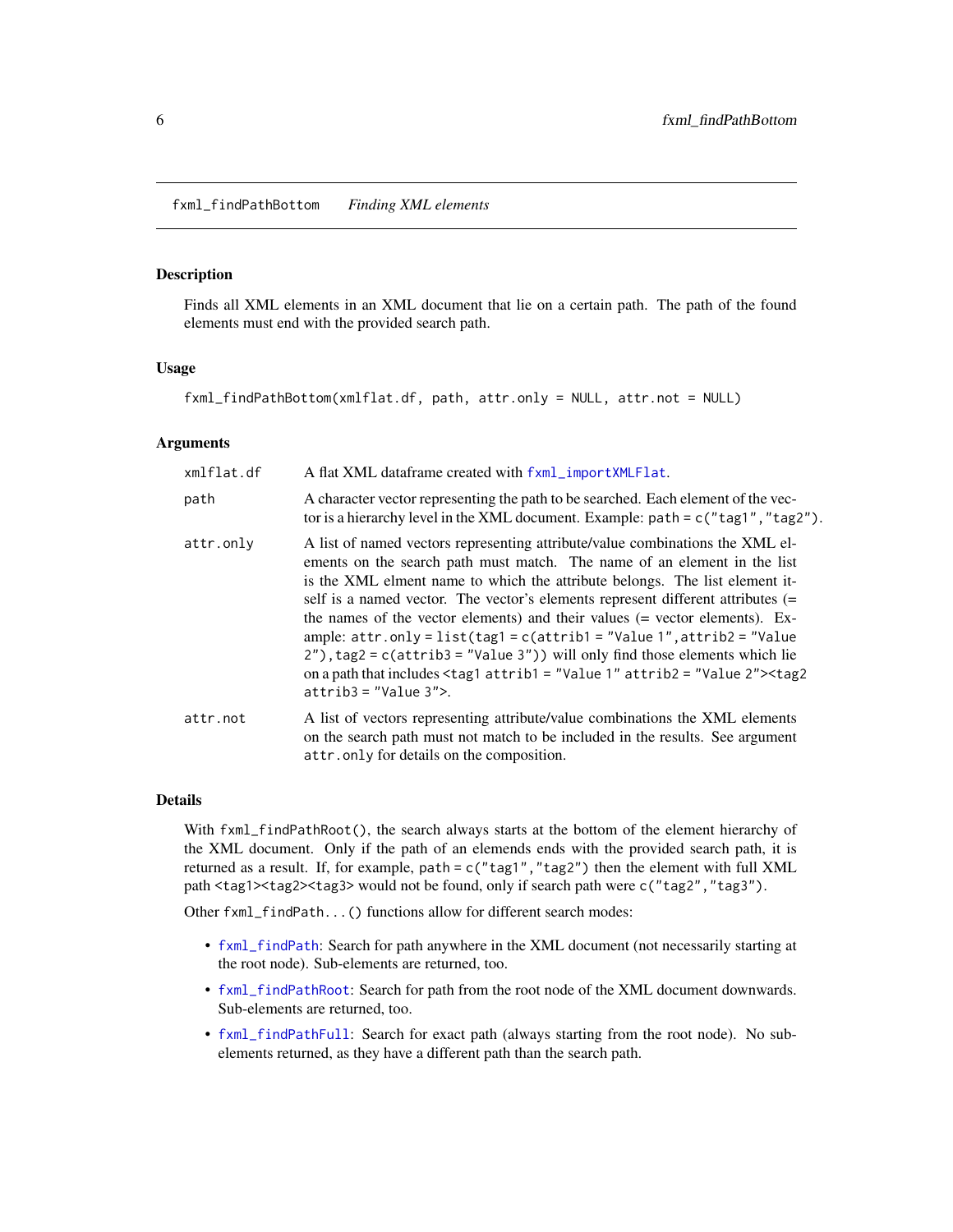# <span id="page-6-0"></span>Value

The IDs (xmlflat.df\$elemid.) of the XML elements that are located on the provided path. NULL, if no elements where found.

#### Author(s)

Joachim Zuckarelli <joachim@zuckarelli.de>

#### See Also

[fxml\\_findPath](#page-3-1), [fxml\\_findPathRoot](#page-8-1), [fxml\\_findPathFull](#page-6-1)

# Examples

```
# Load example file with population data from United Nations Statistics Division
# and create flat dataframe
example <- system.file("worldpopulation.xml", package="flatxml")
xml.dataframe <- fxml_importXMLFlat(example)
```
# Find all XML elements that have a path ending with <record><field> path <- c("record", "field") fxml\_findPathBottom(xml.dataframe, path)

```
# Find all XML elements that have a path ending with <record><field>, but only
# those which have the "name" attribute of the <field> element set to "Sex"
path <- c("record", "field")
fxml_findPathBottom(xml.dataframe, path, attr.only = list(field = c(name = "Sex")))
```
<span id="page-6-1"></span>fxml\_findPathFull *Finding XML elements*

# Description

Finds all XML elements in an XML document that lie on a certain path. The path of the found elements must match exactly the search path.

# Usage

```
fxml_findPathFull(xmlflat.df, path, attr.only = NULL, attr.not = NULL)
```
#### Arguments

| xmlflat.df | A flat XML dataframe created with fxml_importXMLFlat.                              |
|------------|------------------------------------------------------------------------------------|
| path       | A character vector representing the path to be searched. Each element of the vec-  |
|            | tor is a hierarchy level in the XML document. Example: $path = c("tag1", "tag2").$ |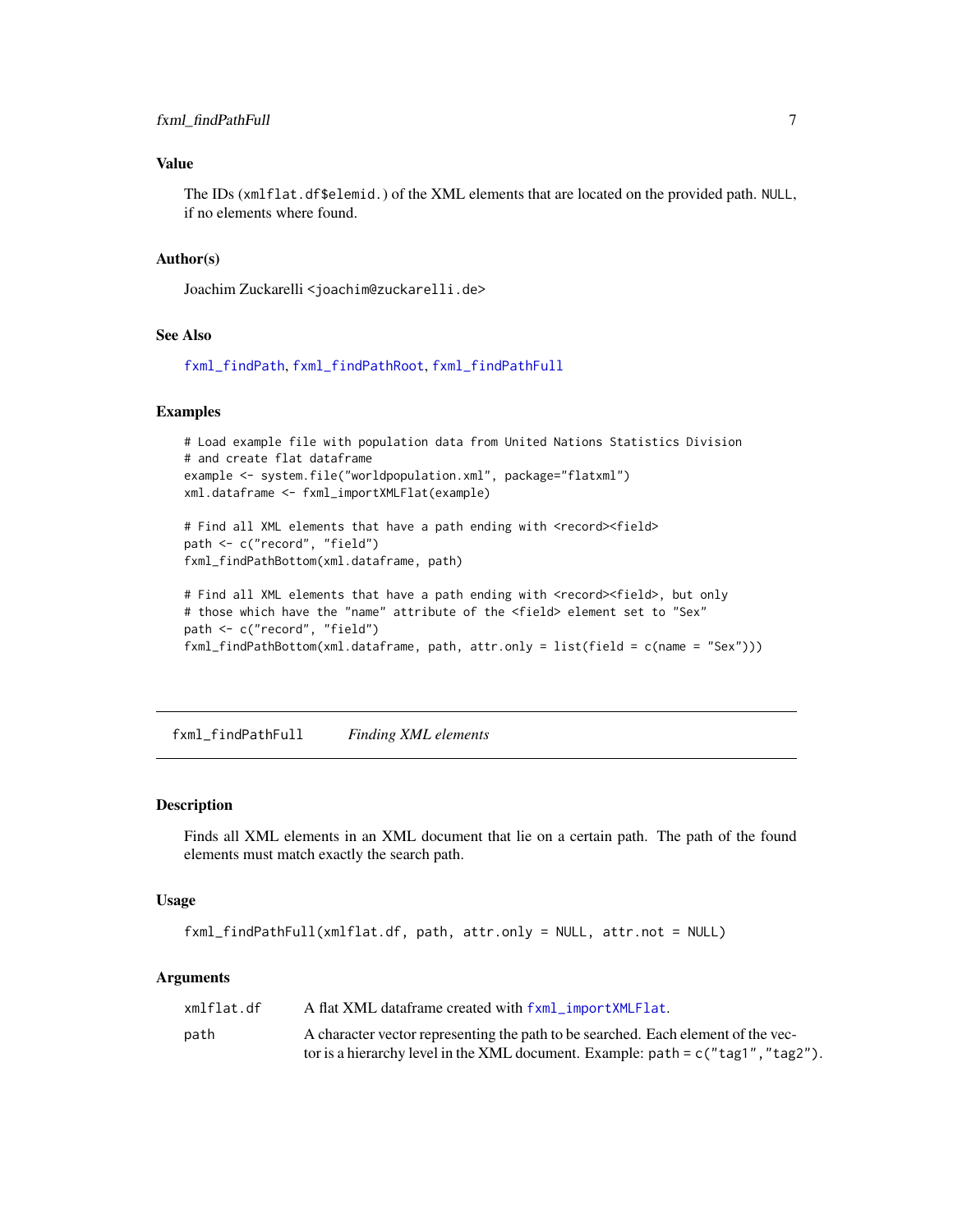<span id="page-7-0"></span>

| attr.only | A list of named vectors representing attribute/value combinations the XML el-<br>ements on the search path must match. The name of an element in the list<br>is the XML elment name to which the attribute belongs. The list element it-<br>self is a named vector. The vector's elements represent different attributes (=<br>the names of the vector elements) and their values (= vector elements). Ex-<br>ample: $attr.outy = list(tag1 = c(atrib1 = "Value 1", attrib2 = "Value$<br>$2'$ , tag2 = c(attrib3 = "Value 3")) will only find those elements which lie<br>on a path that includes $\langle \text{tag} 1 \text{ attrib1} = \text{"Value 1" attrib2} = \text{"Value 2">} \langle \text{tag2}$<br>$atrib3 = "Value 3"$ |
|-----------|-------------------------------------------------------------------------------------------------------------------------------------------------------------------------------------------------------------------------------------------------------------------------------------------------------------------------------------------------------------------------------------------------------------------------------------------------------------------------------------------------------------------------------------------------------------------------------------------------------------------------------------------------------------------------------------------------------------------------------------|
| attr.not  | A list of vectors representing attribute/value combinations the XML elements<br>on the search path must not match to be included in the results. See argument<br>attr. only for details on the composition.                                                                                                                                                                                                                                                                                                                                                                                                                                                                                                                         |

#### Details

With  $f$ xml\_findPathRoot(), the search always starts at the root node of the XML document. Only if an element has exactly the same path as the search path, it is returned as a result. If, for example, path = c("tag1","tag2") then the element with full XML path <tag1><tag2><tag3> would not be found, only if search path were c("tag1","tag2","tag3").

Other fxml\_findPath...() functions allow for different search modes:

- [fxml\\_findPath](#page-3-1): Search for path anywhere in the XML document (not necessarily starting at the root node). Sub-elements are returned, too.
- [fxml\\_findPathRoot](#page-8-1): Search for path from the root node of the XML document downwards. Sub-elements are returned, too.
- [fxml\\_findPathBottom](#page-5-1): Search for path from the bottom of the element hierarchy in the XML document.

#### Value

The IDs (xmlflat.df\$elemid.) of the XML elements that are located on the provided path. Subelements of the elements on the search path are not returned as they have a different search path. NULL, if no elements where found.

#### Author(s)

Joachim Zuckarelli <joachim@zuckarelli.de>

#### See Also

[fxml\\_findPath](#page-3-1), [fxml\\_findPathRoot](#page-8-1), [fxml\\_findPathBottom](#page-5-1)

```
# Load example file with population data from United Nations Statistics Division
# and create flat dataframe
example <- system.file("worldpopulation.xml", package="flatxml")
xml.dataframe <- fxml_importXMLFlat(example)
```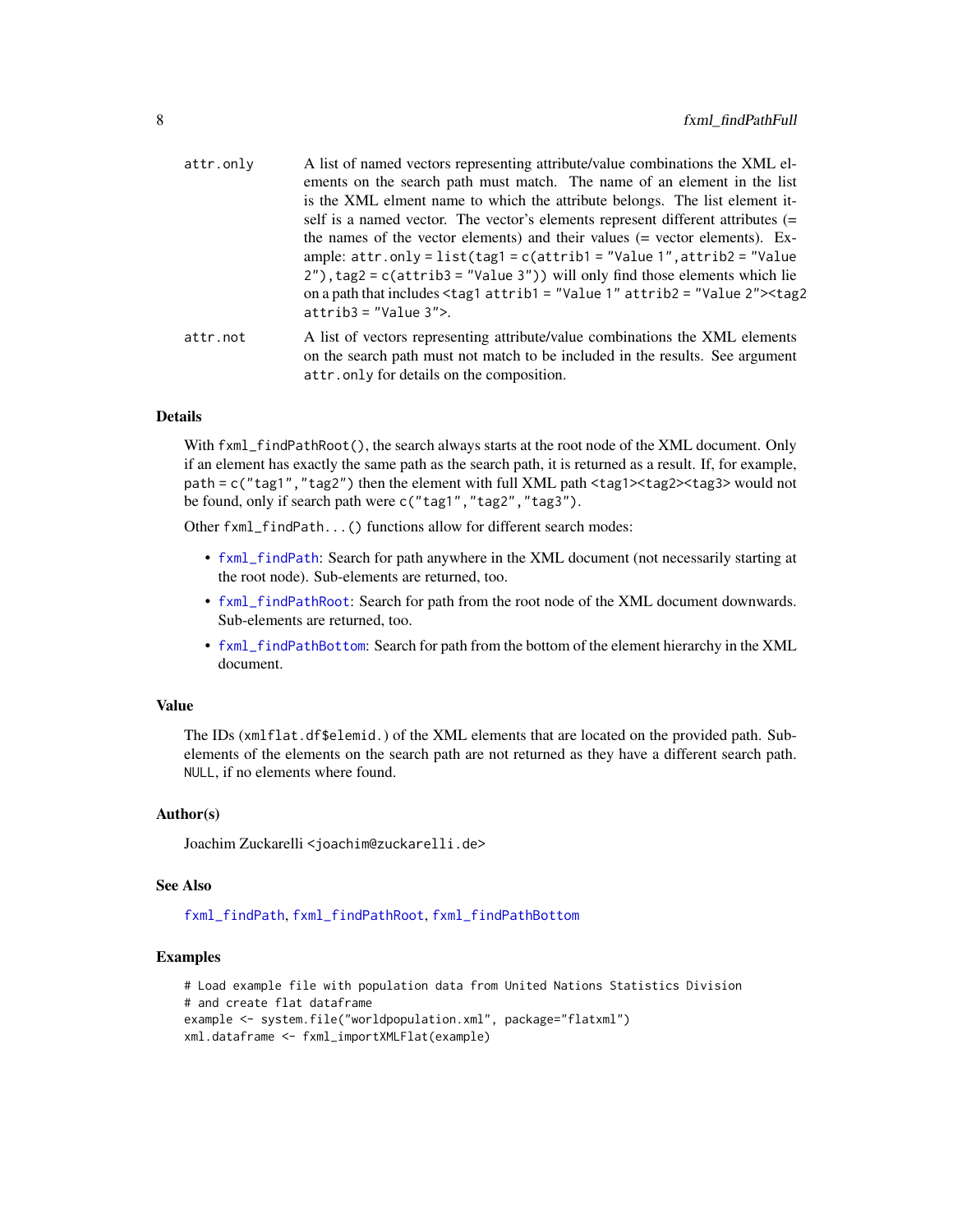```
# Find all XML elements that have the exact path <root><data><record>
path <- c("root", "data", "record")
fxml_findPathFull(xml.dataframe, path)
```
<span id="page-8-1"></span>fxml\_findPathRoot *Finding XML elements*

#### Description

Finds all XML elements in an XML document that lie on a certain path. Search starts from the root node of the XML document. Sub-elements (children) of the elements on the search path are returned, too.

#### Usage

```
fxml_findPathRoot(xmlflat.df, path, attr.only = NULL, attr.not = NULL)
```
#### Arguments

| xmlflat.df | A flat XML dataframe created with fxml_importXMLFlat.                                                                                                                                                                                                                                                                                                                                                                                                                                                                                                                                                                                                                                                                                      |
|------------|--------------------------------------------------------------------------------------------------------------------------------------------------------------------------------------------------------------------------------------------------------------------------------------------------------------------------------------------------------------------------------------------------------------------------------------------------------------------------------------------------------------------------------------------------------------------------------------------------------------------------------------------------------------------------------------------------------------------------------------------|
| path       | A character vector representing the path to be searched. Each element of the vec-<br>tor is a hierarchy level in the XML document. Example: $path = c("tag1", "tag2").$                                                                                                                                                                                                                                                                                                                                                                                                                                                                                                                                                                    |
| attr.only  | A list of named vectors representing attribute/value combinations the XML el-<br>ements on the search path must match. The name of an element in the list<br>is the XML elment name to which the attribute belongs. The list element it-<br>self is a named vector. The vector's elements represent different attributes (=<br>the names of the vector elements) and their values (= vector elements). Ex-<br>ample: $attr-only = list(tag1 = c(atrib1 = "Value 1", attribute 2 = "Value$<br>$2'$ ), tag2 = c(attrib3 = "Value $3'$ )) will only find those elements which lie<br>on a path that includes $\langle \text{tag}1 \text{ attrib1} = \text{"Value 1" attrib2} = \text{"Value 2">} \langle \text{tag2}$<br>$atrib3 = "Value 3"$ |
| attr.not   | A list of vectors representing attribute/value combinations the XML elements<br>on the search path must not match to be included in the results. See argument<br>attr.only for details on the composition.                                                                                                                                                                                                                                                                                                                                                                                                                                                                                                                                 |

#### Details

With fxml\_findPathRoot(), the search always starts at the root node of the XML document. If, for example, path = c("tag1","tag2") then the element with full XML path <xml><testdoc><tag1><tag2> would not be found, only if search path were c("xml","testdoc","tag1","tag2")

Other fxml\_findPath...() functions allow for different search modes:

- [fxml\\_findPath](#page-3-1): Search for path anywhere in the XML document (not necessarily starting at the root node). Sub-elements are returned, too.
- [fxml\\_findPathFull](#page-6-1): Search for exact path (always starting from the root node). No subelements returned, as they have a different path than the search path.
- [fxml\\_findPathBottom](#page-5-1): Search for path from the bottom of the element hierarchy in the XML document.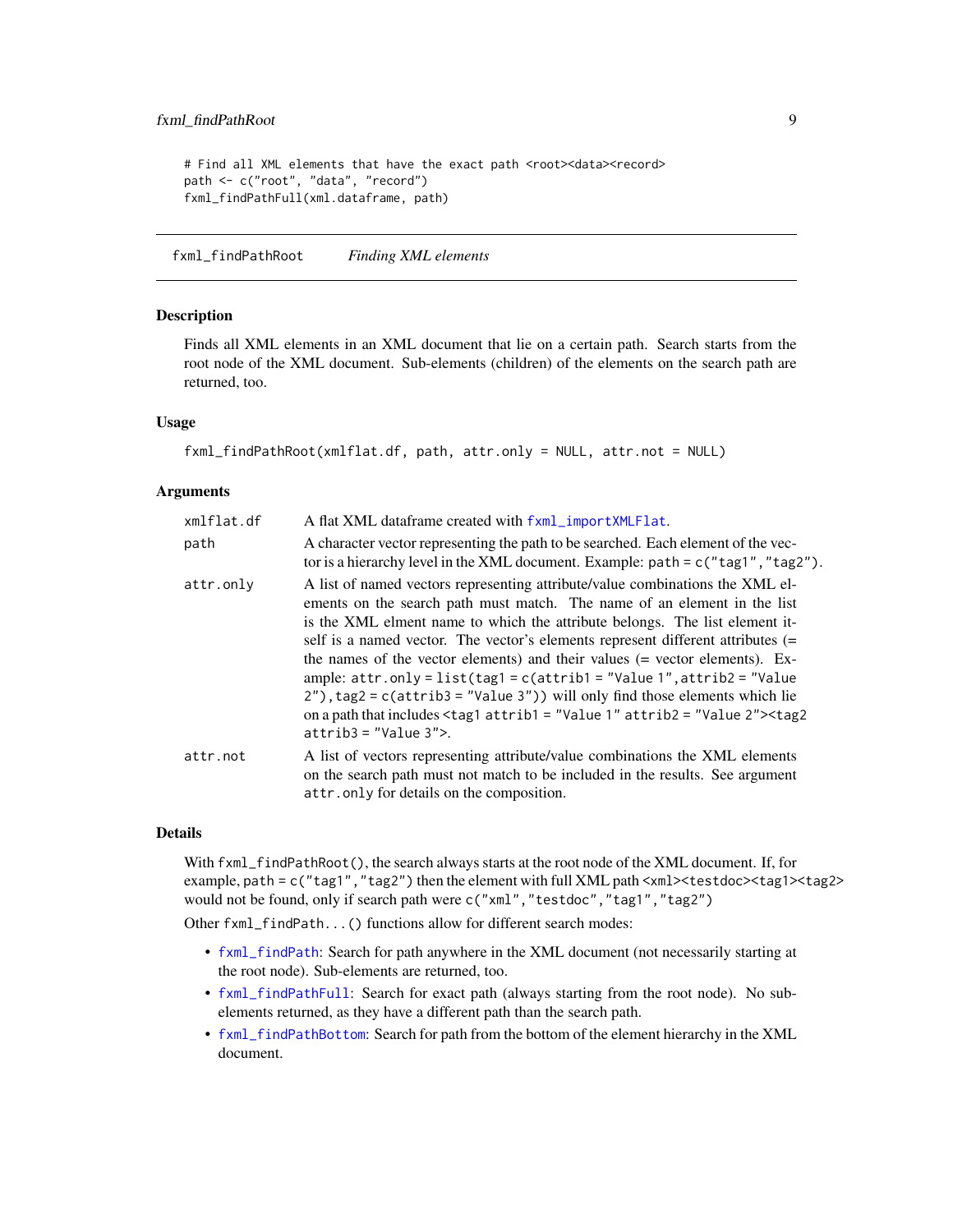# <span id="page-9-0"></span>Value

The IDs (xmlflat.df\$elemid.) of the XML elements that are located on the provided path. Subelements of the elements on the search path are returned, too. NULL, if no elements where found.

#### Author(s)

Joachim Zuckarelli <joachim@zuckarelli.de>

# See Also

[fxml\\_findPath](#page-3-1), [fxml\\_findPathFull](#page-6-1), [fxml\\_findPathBottom](#page-5-1)

#### Examples

```
# Load example file with population data from United Nations Statistics Division
# and create flat dataframe
example <- system.file("worldpopulation.xml", package="flatxml")
xml.dataframe <- fxml_importXMLFlat(example)
```

```
# Find all XML elements that have a path starting with <root><data><record><field>
path <- c("root", "data", "record", "field")
fxml_findPathRoot(xml.dataframe, path)
```

```
# Find all XML elements that have a path starting with <root><data><record><field>, but only
# those which have the "name" attribute of the <field> element set to "Sex"
path <- c("root", "data", "record", "field")
fxml_findPathRoot(xml.dataframe, path, attr.only = list(field = c(name = "Sex")))
```
<span id="page-9-1"></span>fxml\_getAttribute *Attributes of an XML element*

#### Description

Returns the value of a specific attribute of an XML element.

#### Usage

```
fxml_getAttribute(xmlflat.df, elemid, attrib.name)
```
#### Arguments

| xmlflat.df  | A flat XML dataframe created with fxml_importXMLFlat.                                             |
|-------------|---------------------------------------------------------------------------------------------------|
| elemid      | The ID of the XML element. The ID is the value of the elemid. field in the flat<br>XML dataframe. |
| attrib.name | Name of the attribute.                                                                            |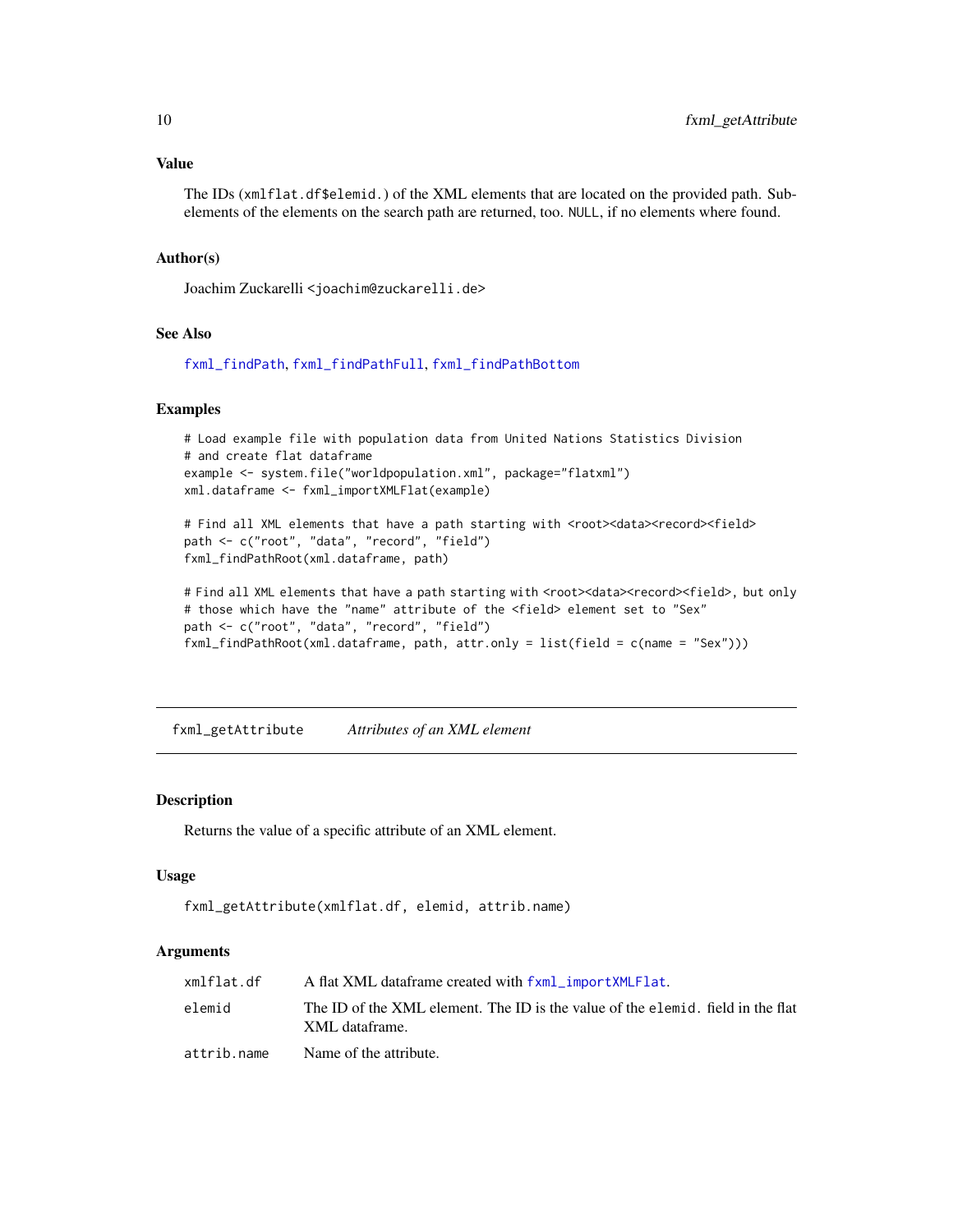# <span id="page-10-0"></span>Value

The value of attribute attrib.name of the XML element with ID elemid. If the attribute is not existing, an error message is shown.

#### Author(s)

Joachim Zuckarelli <joachim@zuckarelli.de>

#### See Also

[fxml\\_hasAttributes](#page-19-1), [fxml\\_numAttributes](#page-25-1), [fxml\\_getAttributesAll](#page-10-1)

#### Examples

```
# Load example file with population data from United Nations Statistics Division
# and create flat dataframe
example <- system.file("worldpopulation.xml", package="flatxml")
xml.dataframe <- fxml_importXMLFlat(example)
```
# Read the value of attribute "name" from the XML element with ID 4 (xml.dataframe\$elemid. == 4) fxml\_getAttribute(xml.dataframe, 4, "name")

<span id="page-10-1"></span>fxml\_getAttributesAll *Attributes of an XML element*

#### Description

Returns all attributes of an XML element and their respective values.

## Usage

```
fxml_getAttributesAll(xmlflat.df, elemid)
```
#### **Arguments**

| xmlflat.df | A flat XML dataframe created with fxml_importXMLFlat.                           |
|------------|---------------------------------------------------------------------------------|
| elemid     | The ID of the XML element. The ID is the value of the elemid, field in the flat |
|            | XML dataframe.                                                                  |

#### Value

A named vector containing the attribute values of all attributes of the XML element with ID elemid. The names of the vector are the names of the attributes. Returns NULL if the element has no attributes at all.

#### Author(s)

Joachim Zuckarelli <joachim@zuckarelli.de>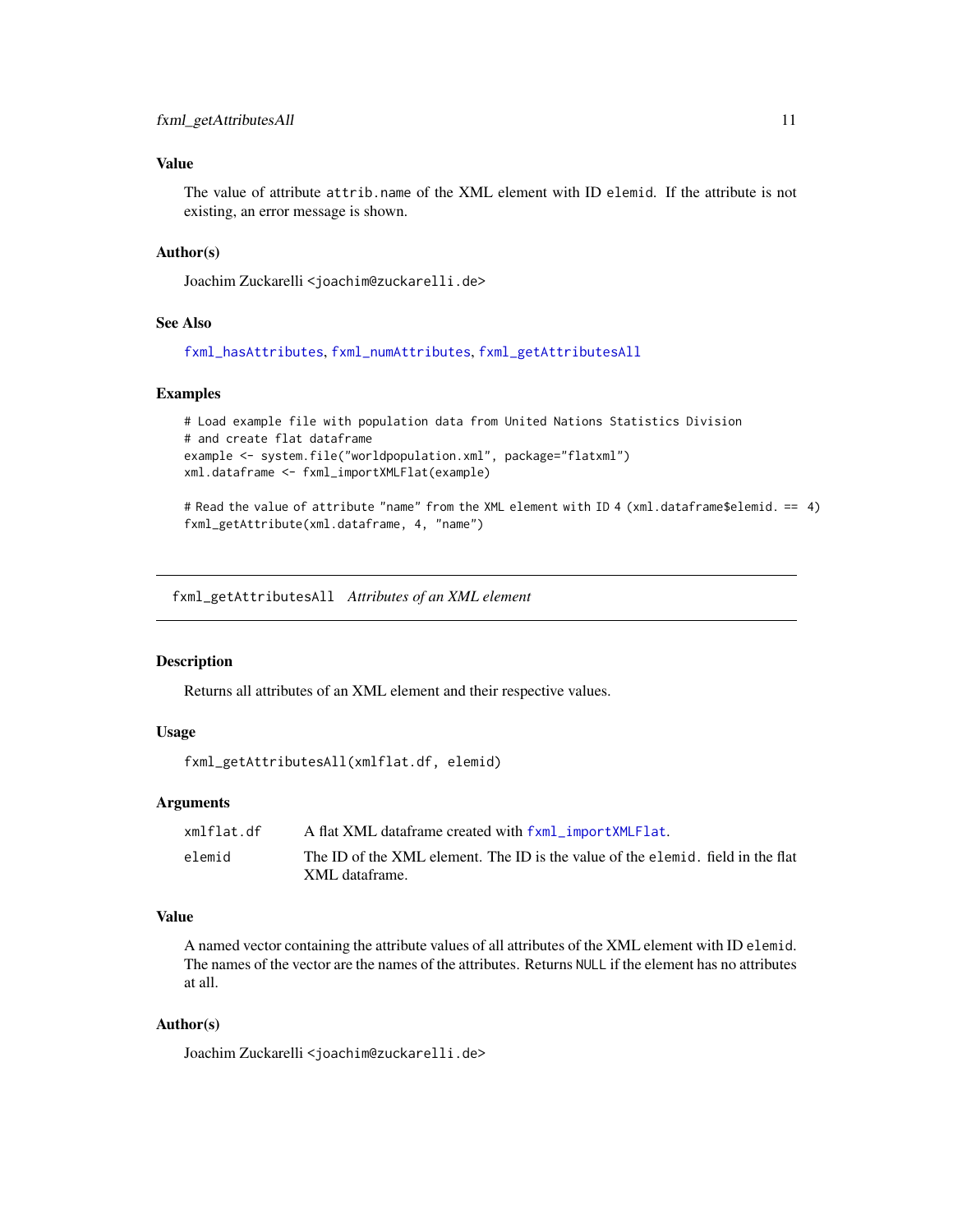# See Also

[fxml\\_hasAttributes](#page-19-1), [fxml\\_numAttributes](#page-25-1), [fxml\\_getAttribute](#page-9-1)

# Examples

```
# Load example file with population data from United Nations Statistics Division
# and create flat dataframe
example <- system.file("worldpopulation.xml", package="flatxml")
xml.dataframe <- fxml_importXMLFlat(example)
```

```
# Get all attribute of the XML element with ID 4 (xml.dataframe$elemid. == 4)
fxml_getAttributesAll(xml.dataframe, 4)
```
<span id="page-11-1"></span>fxml\_getChildren *Children of an XML element*

# Description

Returns the children of an XML element.

#### Usage

fxml\_getChildren(xmlflat.df, elemid)

#### Arguments

| xmlflat.df | A flat XML dataframe created with fxml_importXMLFlat.                                             |
|------------|---------------------------------------------------------------------------------------------------|
| elemid     | The ID of the XML element. The ID is the value of the elemid. field in the flat<br>XML dataframe. |

#### Value

The IDs (xmlflat.df\$elemid.) of the children of the XML element with ID elemid. If no children exist, NULL is returned.

#### Author(s)

Joachim Zuckarelli <joachim@zuckarelli.de>

# See Also

[fxml\\_hasChildren](#page-20-1), [fxml\\_numChildren](#page-26-1)

<span id="page-11-0"></span>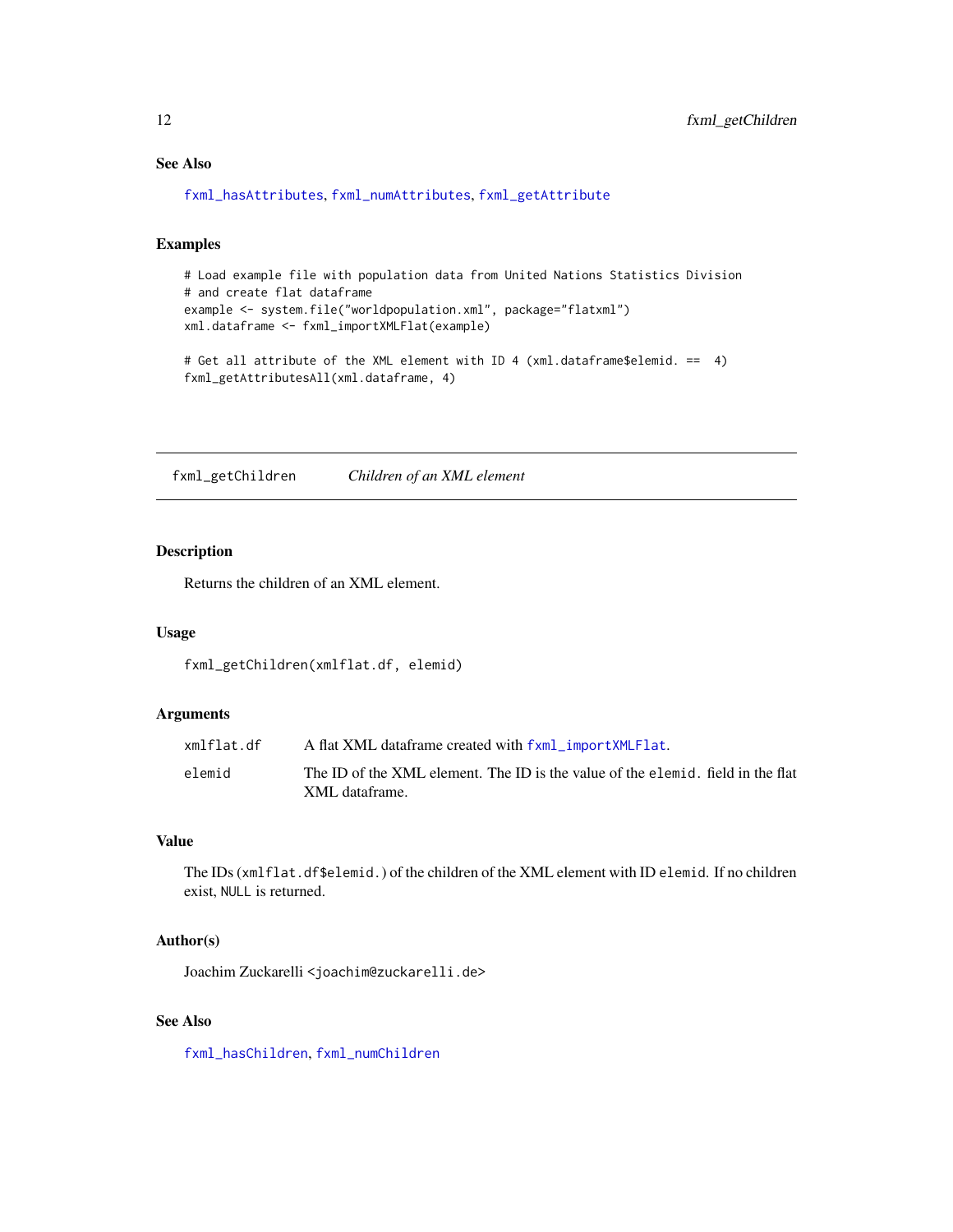# <span id="page-12-0"></span>fxml\_getDepthLevel 13

#### Examples

```
# Load example file with population data from United Nations Statistics Division
# and create flat dataframe
example <- system.file("worldpopulation.xml", package="flatxml")
xml.dataframe <- fxml_importXMLFlat(example)
```
# Get all the children (sub-elements) of the XML element with ID 4 (xml.dataframe\$elemid. == 4) fxml\_hasChildren(xml.dataframe, 4)

<span id="page-12-1"></span>fxml\_getDepthLevel *Handling flat XML files*

# Description

Hierarchical position of an XML element

# Usage

fxml\_getDepthLevel(xmlflat.df, elemid)

# Arguments

| xmlflat.df | A flat XML dataframe created with fxml_importXMLFlat.                                             |
|------------|---------------------------------------------------------------------------------------------------|
| elemid     | The ID of the XML element. The ID is the value of the elemid, field in the flat<br>XML dataframe. |

#### Value

The number of the hierarchy level of the XML element with ID elemid. The root node of the XML data has hierarchy level 1.

#### Author(s)

Joachim Zuckarelli <joachim@zuckarelli.de>

```
# Load example file with population data from United Nations Statistics Division
# and create flat dataframe
example <- system.file("worldpopulation.xml", package="flatxml")
xml.dataframe <- fxml_importXMLFlat(example)
```

```
# Determine hierarchy level of XML element with ID 3 (xml.dataframe$elemid. == 3)
fxml_getDepthLevel(xml.dataframe, 3)
```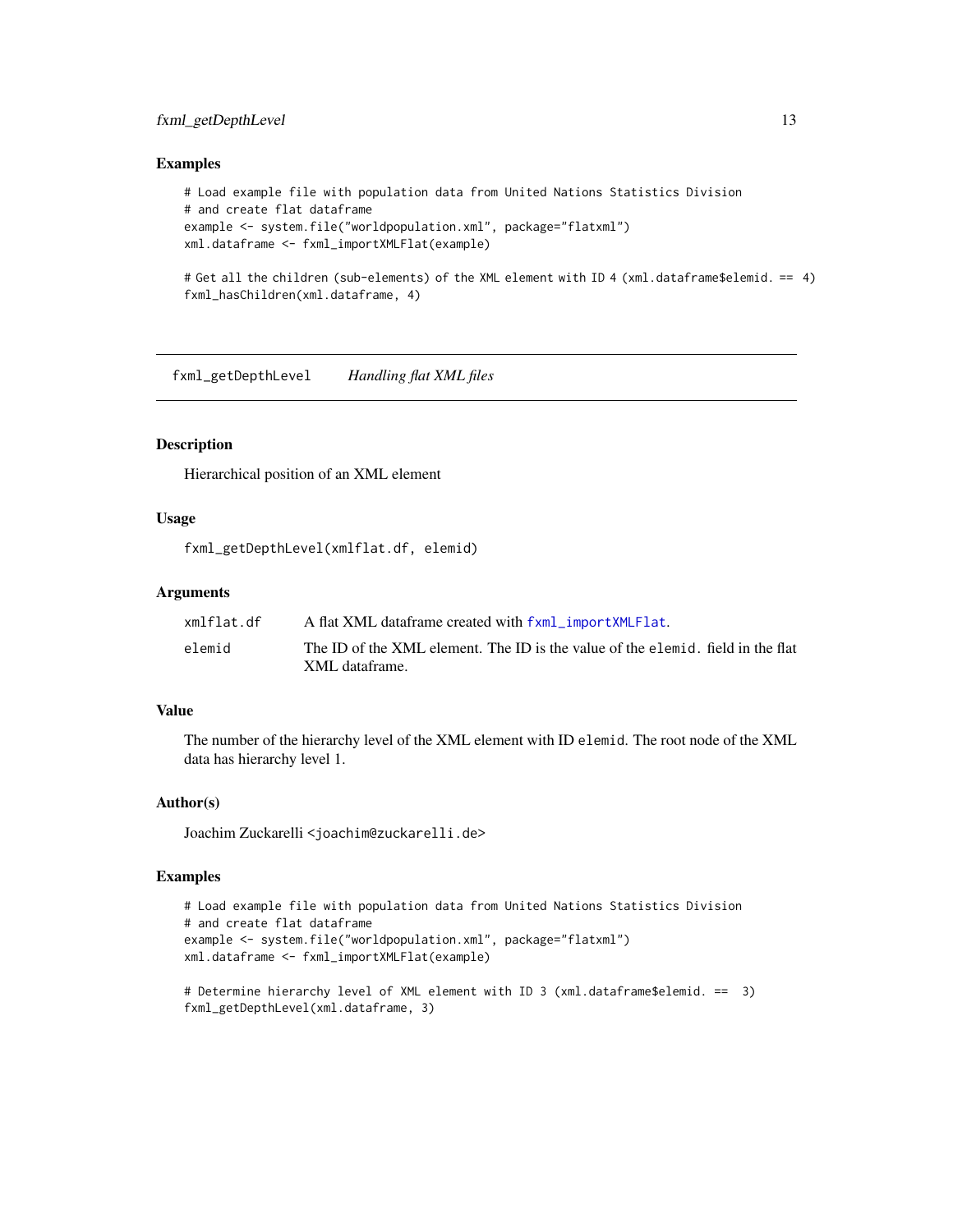<span id="page-13-1"></span><span id="page-13-0"></span>fxml\_getElement *Handling flat XML files*

#### Description

Returns the element name of an XML element.

#### Usage

fxml\_getElement(xmlflat.df, elemid)

#### Arguments

| xmlflat.df | A flat XML dataframe created with fxml_importXMLFlat.                                             |
|------------|---------------------------------------------------------------------------------------------------|
| elemid     | The ID of the XML element. The ID is the value of the elemid, field in the flat<br>XML dataframe. |

# Value

Name of the element identified by the ID (xmlflat.df\$elemid.) elemid.

#### Author(s)

Joachim Zuckarelli <joachim@zuckarelli.de>

# See Also

[fxml\\_getUniqueElements](#page-17-1)

```
# Load example file with population data from United Nations Statistics Division
# and create flat dataframe
example <- system.file("worldpopulation.xml", package="flatxml")
xml.dataframe <- fxml_importXMLFlat(example)
# Get the XML element with ID 3 (xml.dataframe$elemid. == 3)
fxml_getElement(xml.dataframe, 3)
```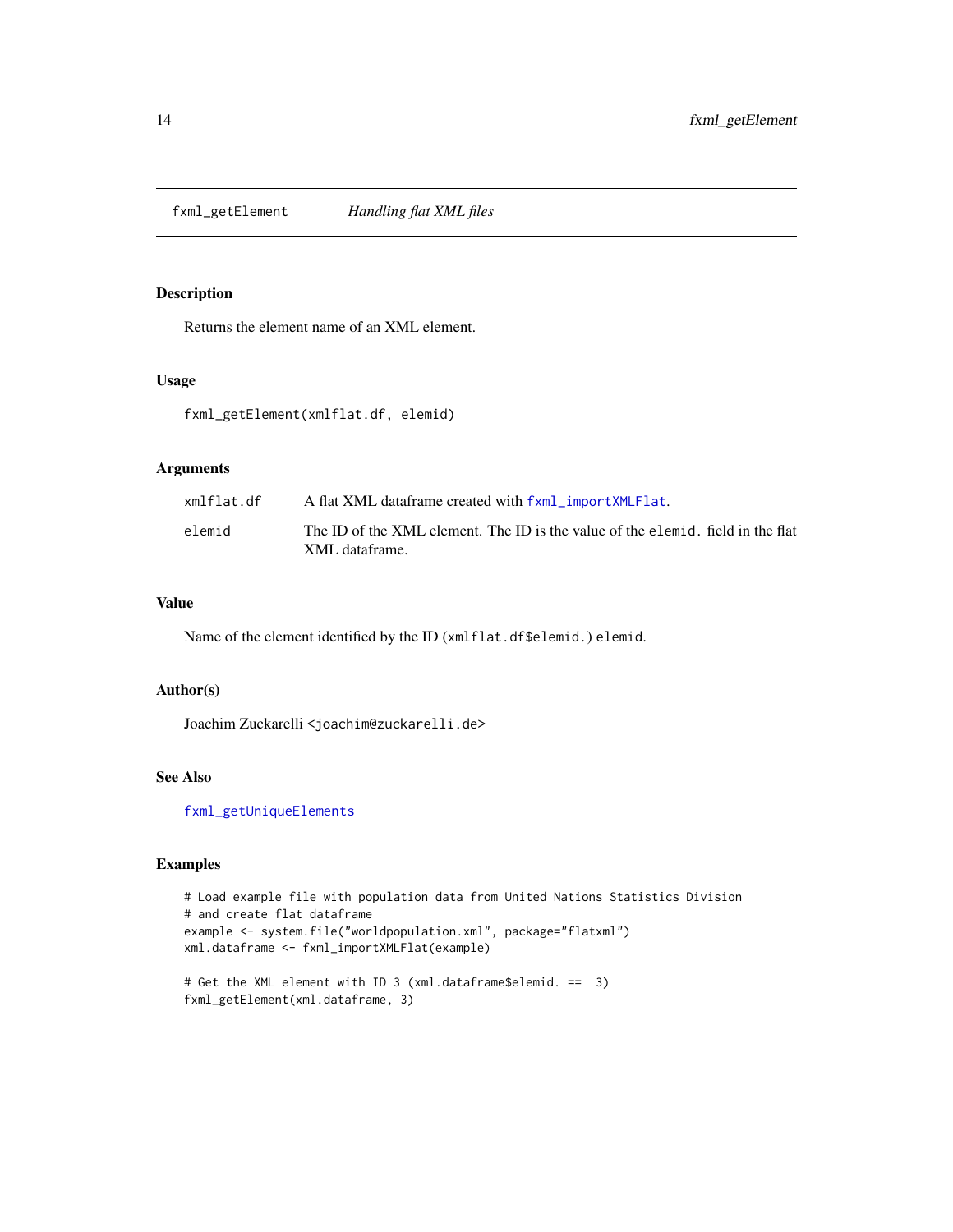<span id="page-14-1"></span><span id="page-14-0"></span>Returns summary information on an XML element.

#### Usage

fxml\_getElementInfo(xmlflat.df, elemid)

# Arguments

| xmlflat.df | A flat XML dataframe created with fxml_importXMLFlat.                                             |
|------------|---------------------------------------------------------------------------------------------------|
| elemid     | The ID of the XML element. The ID is the value of the elemid, field in the flat<br>XML dataframe. |

#### Value

A list with the following elements:

- value: The value of the XML element; return value of the [fxml\\_getValue](#page-18-1) function.
- path: A vector representing the path from the root element of the XML element document to the current element. Each XML element on the path is represented by a element of the vector. The vector elements are the names of the XML elements on the path.
- depth.level: The depth level (hierarchy level) of the XML element; return value of the [fxml\\_getDepthLevel](#page-12-1) function.
- attributes: A named vector with the attributes of the XML element (vector elements are the attributes' values, names of the vector elements are the attributes' names; return value of the [fxml\\_getAttributesAll](#page-10-1) function.
- parent: The parent of the XML element; return value of the [fxml\\_getParent](#page-15-1) function.
- children: The children of the XML element; return value of the [fxml\\_getChildren](#page-11-1) function.
- siblings: The siblings of the XML element; return value of the [fxml\\_getSiblings](#page-16-1) function.

# Author(s)

Joachim Zuckarelli <joachim@zuckarelli.de>

#### See Also

```
fxml_getElement, fxml_getValue, fxml_getDepthLevel, fxml_getAttribute, fxml_getChildren,
fxml_getParent, fxml_getSiblings
```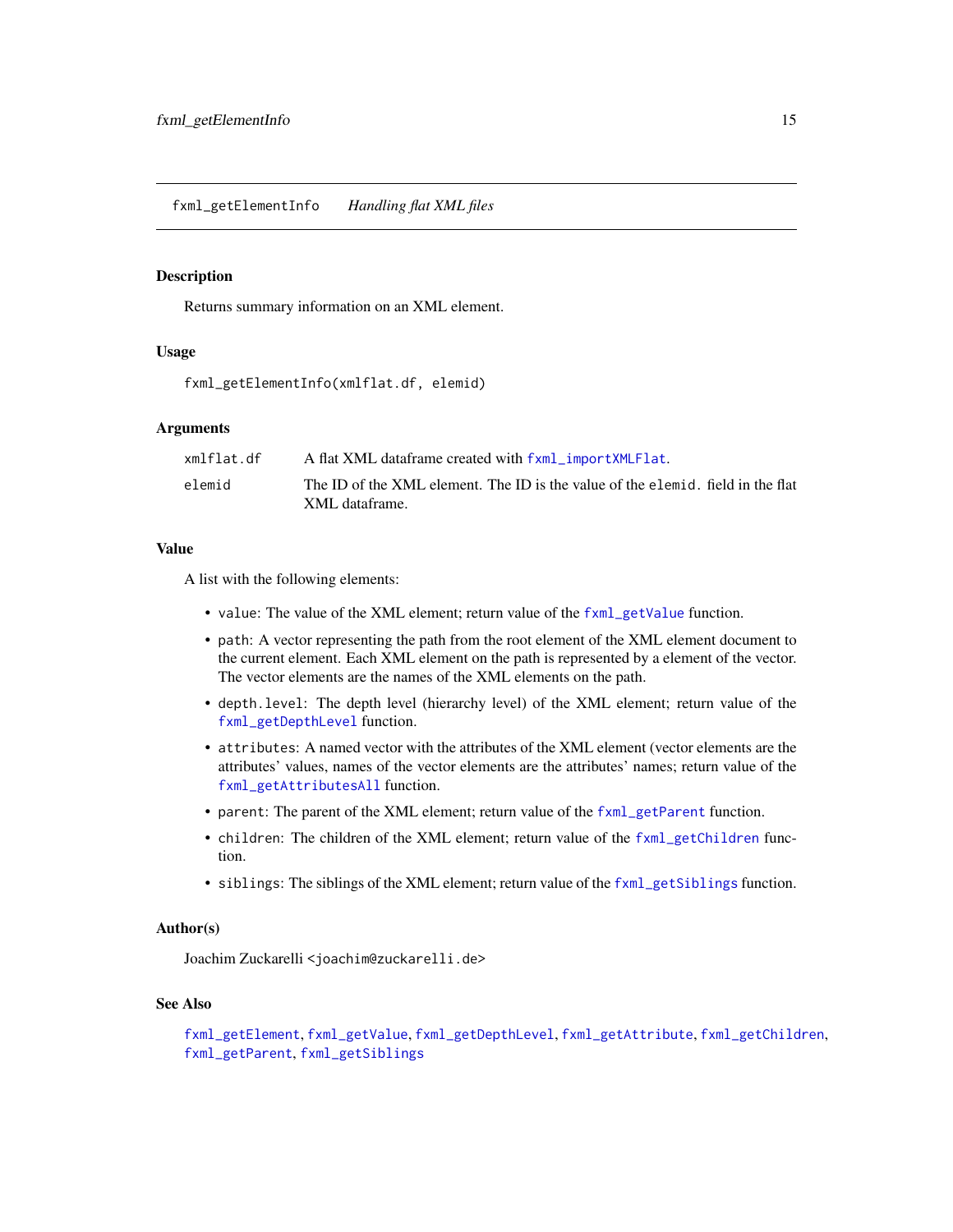#### Examples

```
# Load example file with population data from United Nations Statistics Division
# and create flat dataframe
example <- system.file("worldpopulation.xml", package="flatxml")
xml.dataframe <- fxml_importXMLFlat(example)
```
# Get all relevant information on the XML element with ID 4 (xml.dataframe\$elemid. == 4) fxml\_getElementInfo(xml.dataframe, 4)

<span id="page-15-1"></span>fxml\_getParent *Parent of an XML element*

#### Description

Returns the parent of an XML element.

#### Usage

fxml\_getParent(xmlflat.df, elemid)

#### Arguments

| xmlflat.df | A flat XML dataframe created with fxml_importXMLFlat.                                             |
|------------|---------------------------------------------------------------------------------------------------|
| elemid     | The ID of the XML element. The ID is the value of the elemid, field in the flat<br>XML dataframe. |

#### Value

The ID (xmlflat.df\$elemid.) of the parent node of the XML element with ID elemid. If no parent exists (because XML node elemid is the root node of the XML document) then NULL is returned.

#### Author(s)

Joachim Zuckarelli <joachim@zuckarelli.de>

#### See Also

[fxml\\_hasParent](#page-21-1)

#### Examples

```
# Load example file with population data from United Nations Statistics Division
# and create flat dataframe
example <- system.file("worldpopulation.xml", package="flatxml")
xml.dataframe <- fxml_importXMLFlat(example)
```
# Get the ID of the parent element of the XML element with ID 4 (xml.dataframe\$elemid. == 4) fxml\_getParent(xml.dataframe, 4)

<span id="page-15-0"></span>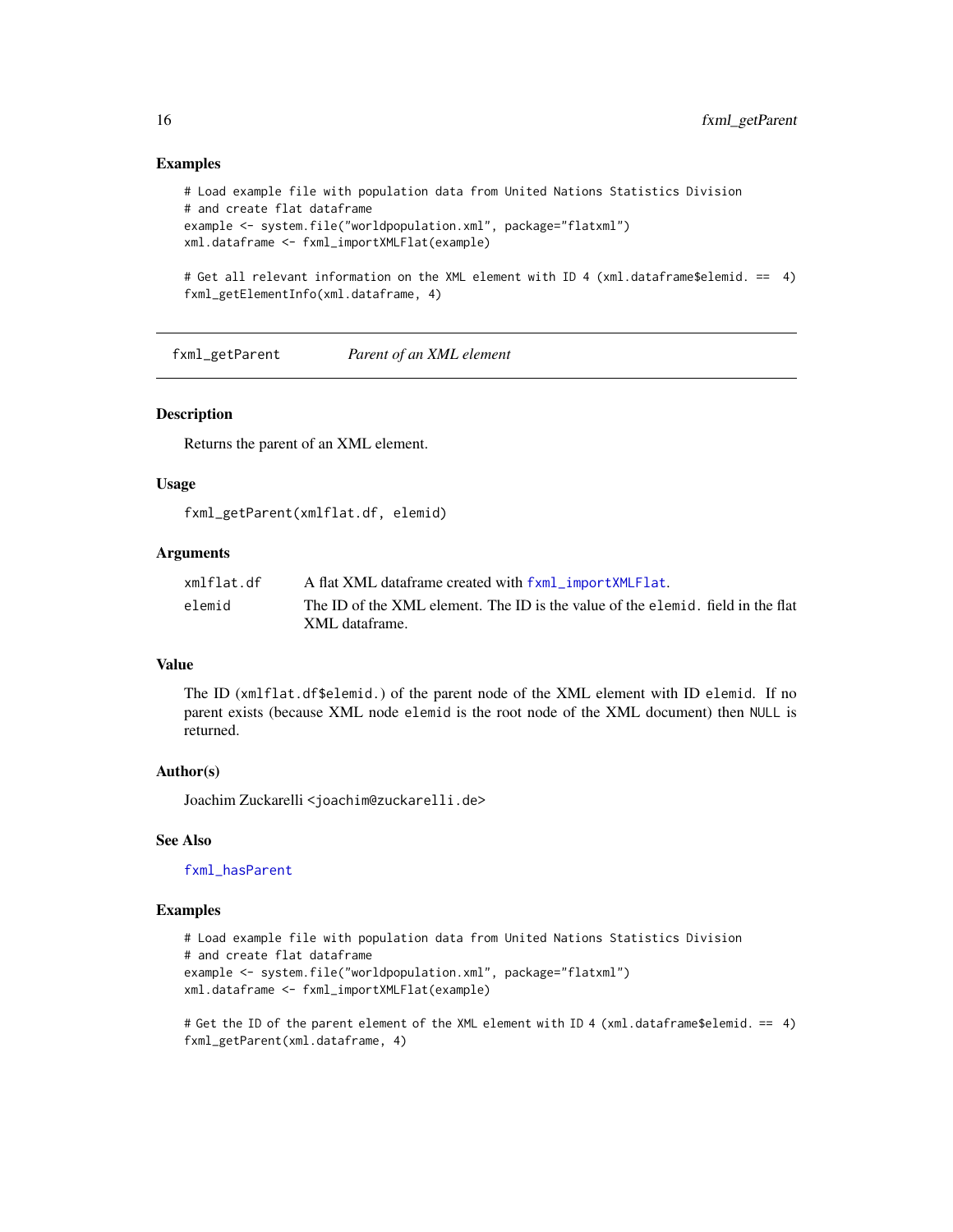<span id="page-16-1"></span><span id="page-16-0"></span>Returns the siblings of an XML element, i.e. the elements on the same hierarchical level.

#### Usage

fxml\_getSiblings(xmlflat.df, elemid)

# Arguments

| xmlflat.df | A flat XML dataframe created with fxml_importXMLFlat.                                             |
|------------|---------------------------------------------------------------------------------------------------|
| elemid     | The ID of the XML element. The ID is the value of the elemid, field in the flat<br>XML dataframe. |

#### Value

The IDs (xmlflat.df\$elemid.) of the siblings of the XML element with ID elemid. If no siblings exist, NULL is returned.

# Author(s)

Joachim Zuckarelli <joachim@zuckarelli.de>

# See Also

[fxml\\_hasSiblings](#page-22-1), [fxml\\_getSiblings](#page-16-1)

```
# Load example file with population data from United Nations Statistics Division
# and create flat dataframe
example <- system.file("worldpopulation.xml", package="flatxml")
xml.dataframe <- fxml_importXMLFlat(example)
```

```
# Get all the siblings (elements on the same hierarchy level) of the XML element with ID 4
# (xml.dataframe$elemid. == 4)
fxml_getSiblings(xml.dataframe, 4)
```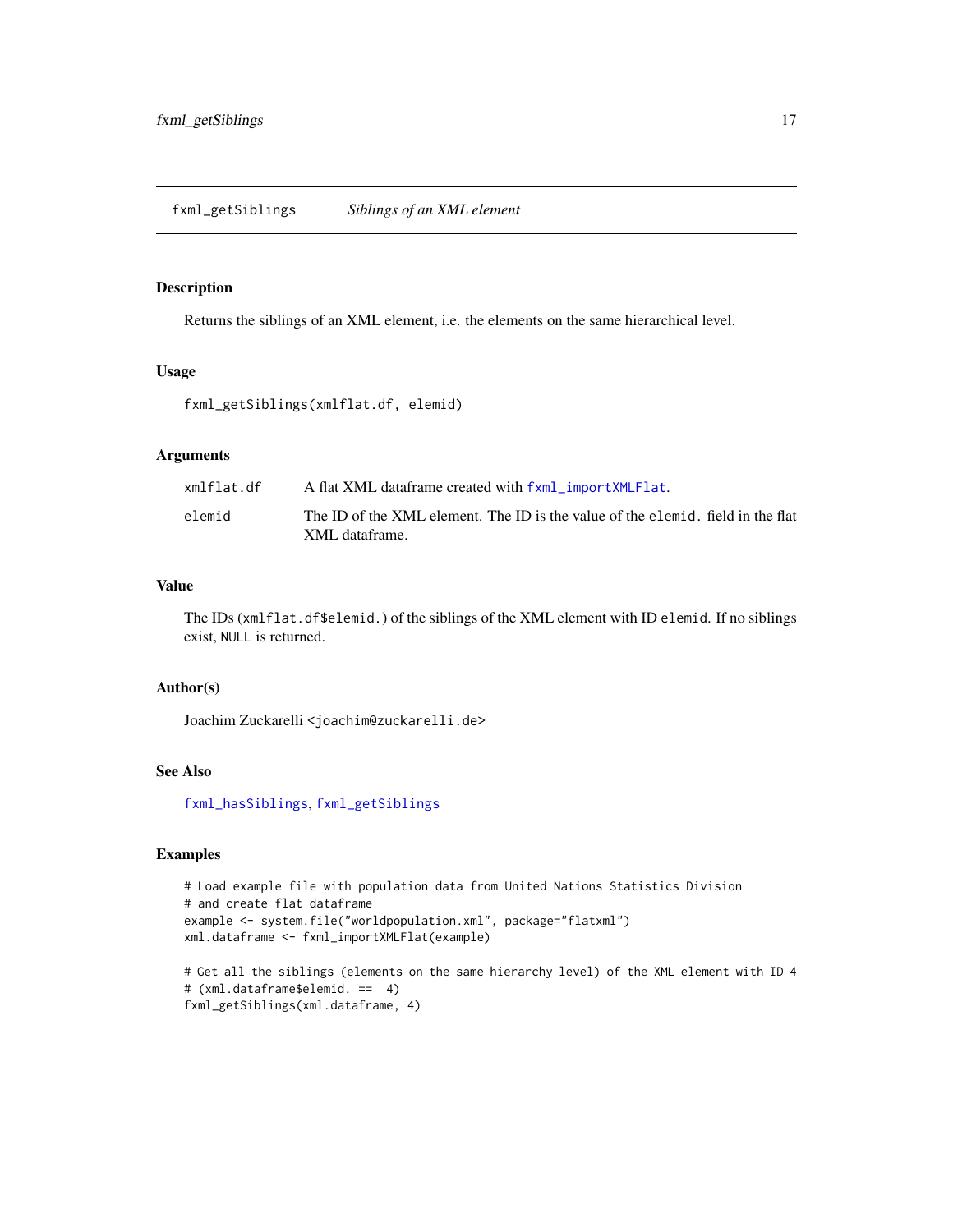<span id="page-17-1"></span><span id="page-17-0"></span>fxml\_getUniqueElements

*Handling flat XML files*

# Description

Returns the unique XML elements included in an XML document.

#### Usage

fxml\_getUniqueElements(xmlflat.df)

#### Arguments

xmlflat.df A flat XML dataframe created with [fxml\\_importXMLFlat](#page-24-1).

#### Value

A vector with all the names of the elements included in the XML document xmlflat.df. Every tag is only returned once, even if it occurs multiple times in the document. The return vector is empty (NULL) if no elements exist.

#### Author(s)

Joachim Zuckarelli <joachim@zuckarelli.de>

#### See Also

[fxml\\_getElement](#page-13-1)

#### Examples

```
# Load example file with population data from United Nations Statistics Division
# and create flat dataframe
example <- system.file("worldpopulation.xml", package="flatxml")
xml.dataframe <- fxml_importXMLFlat(example)
```
# Identify the unique XML elements fxml\_getUniqueElements(xml.dataframe)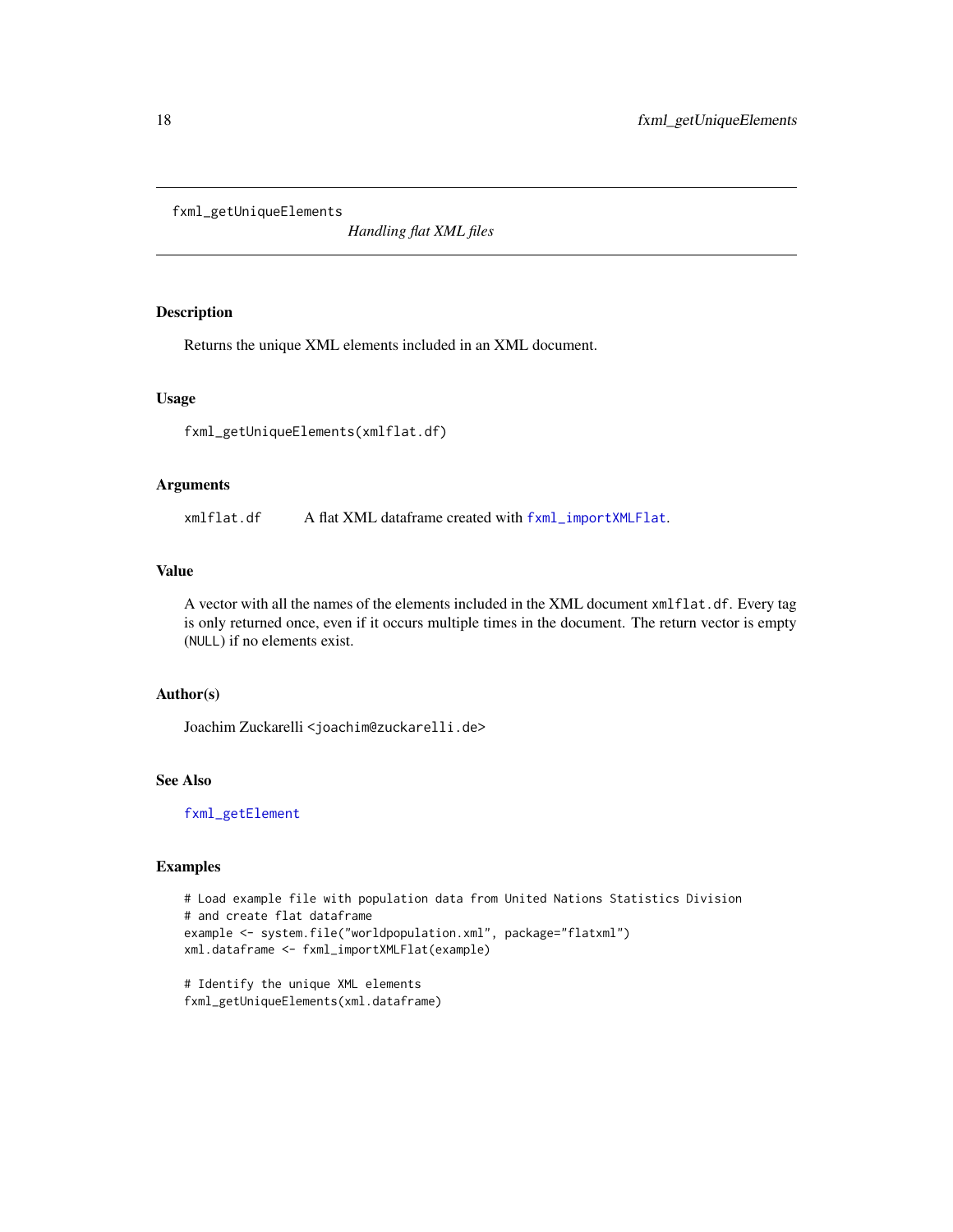<span id="page-18-1"></span><span id="page-18-0"></span>fxml\_getValue *Value of an XML element*

#### Description

Returns the value of an XML element.

# Usage

fxml\_getValue(xmlflat.df, elemid)

# Arguments

| xmlflat.df | A flat XML dataframe created with fxml_importXMLFlat.                                             |
|------------|---------------------------------------------------------------------------------------------------|
| elemid     | The ID of the XML element. The ID is the value of the elemid, field in the flat<br>XML dataframe. |
|            |                                                                                                   |

#### Value

The value of the XML element with ID elemid. NA is returned if the element has no value.

#### Author(s)

Joachim Zuckarelli <joachim@zuckarelli.de>

# See Also

[fxml\\_hasValue](#page-23-1)

```
# Load example file with population data from United Nations Statistics Division
# and create flat dataframe
example <- system.file("worldpopulation.xml", package="flatxml")
xml.dataframe <- fxml_importXMLFlat(example)
```

```
# Get the value of the XML element with ID 4 (xml.dataframe$elemid. == 4)
fxml_hasValue(xml.dataframe, 4)
```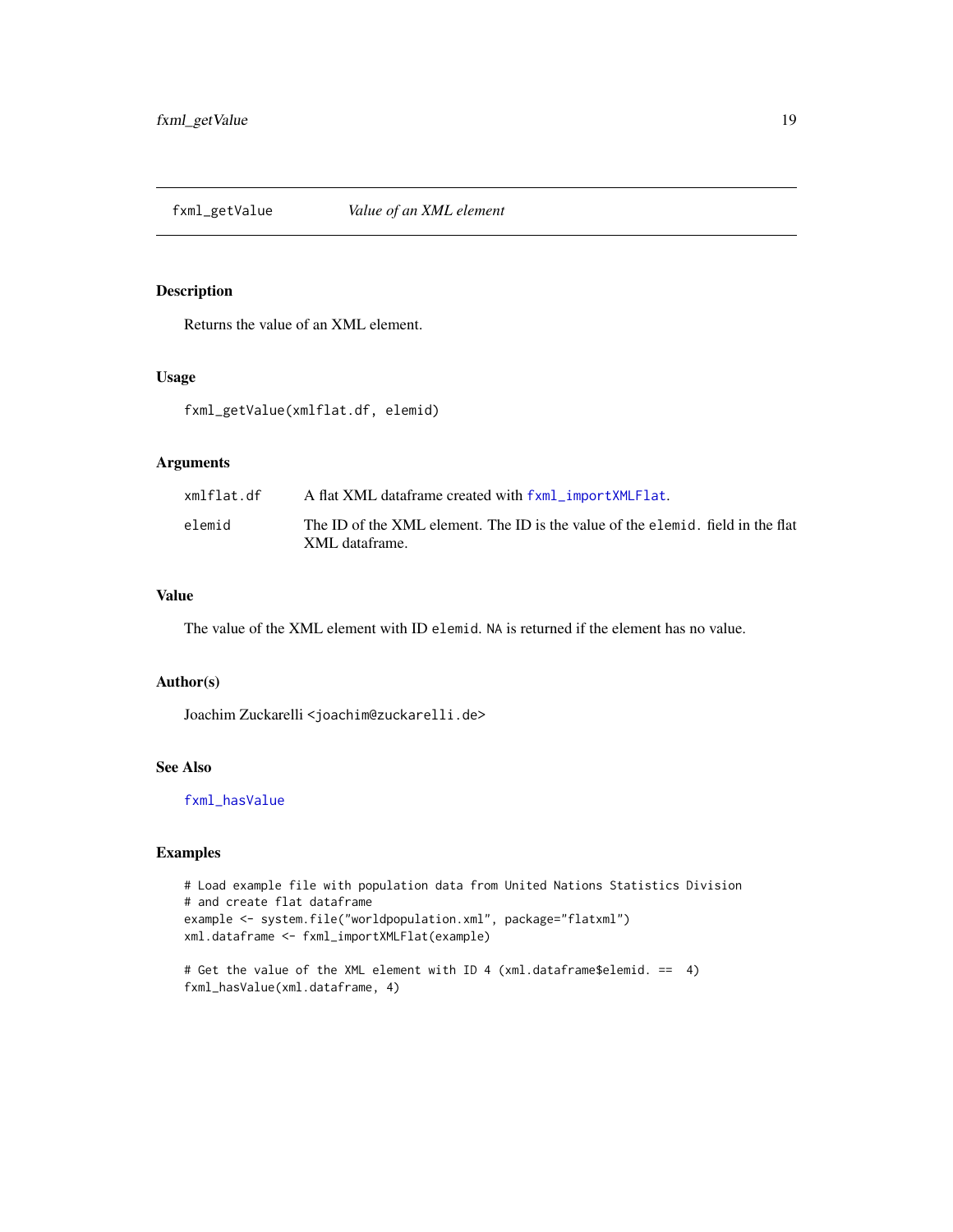<span id="page-19-1"></span><span id="page-19-0"></span>fxml\_hasAttributes *Attributes of XML elements*

# Description

Determines if an XML element has any attributes.

# Usage

fxml\_hasAttributes(xmlflat.df, elemid)

# Arguments

| xmlflat.df | A flat XML dataframe created with fxml_importXMLFlat.                           |
|------------|---------------------------------------------------------------------------------|
| elemid     | The ID of the XML element. The ID is the value of the elemid, field in the flat |
|            | XML dataframe.                                                                  |

#### Value

TRUE if the the XML element with ID elemid has at least one attribute, FALSE otherwise.

#### Author(s)

Joachim Zuckarelli <joachim@zuckarelli.de>

# See Also

[fxml\\_getAttribute](#page-9-1), [fxml\\_numAttributes](#page-25-1), [fxml\\_getAttributesAll](#page-10-1)

#### Examples

```
# Load example file with population data from United Nations Statistics Division
# and create flat dataframe
example <- system.file("worldpopulation.xml", package="flatxml")
xml.dataframe <- fxml_importXMLFlat(example)
```
# Check if the XML element with ID 4 (xml.dataframe\$elemid. == 4) has any attributes fxml\_hasAttributes(xml.dataframe, 4)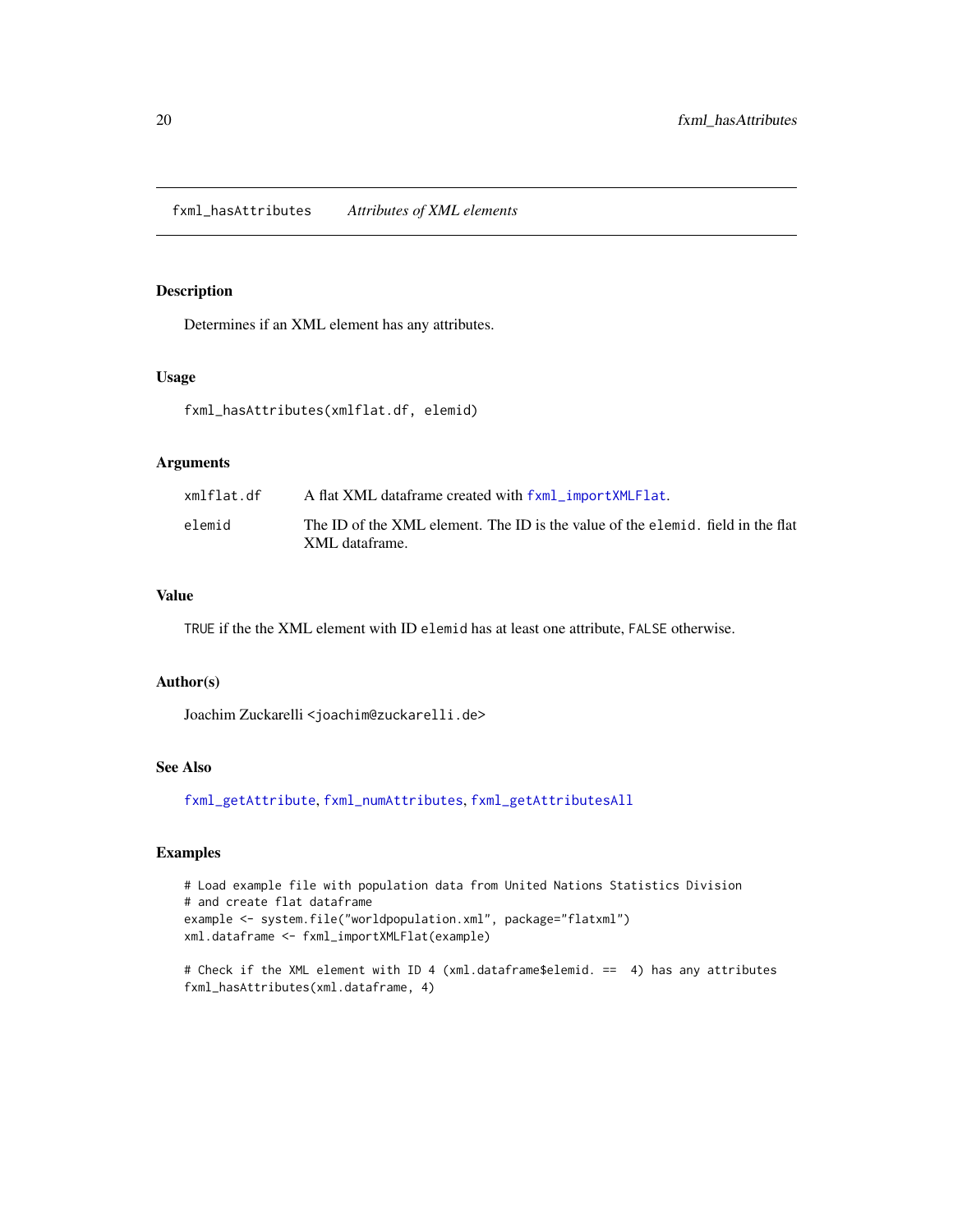<span id="page-20-1"></span><span id="page-20-0"></span>Determines if an XML element has any children.

# Usage

fxml\_hasChildren(xmlflat.df, elemid)

# Arguments

| xmlflat.df | A flat XML dataframe created with fxml_importXMLFlat.                                             |
|------------|---------------------------------------------------------------------------------------------------|
| elemid     | The ID of the XML element. The ID is the value of the elemid, field in the flat<br>XML dataframe. |

#### Value

TRUE, if the the XML element with ID elemid has at least one child, FALSE otherwise.

# Author(s)

Joachim Zuckarelli <joachim@zuckarelli.de>

# See Also

[fxml\\_numChildren](#page-26-1), [fxml\\_getChildren](#page-11-1)

# Examples

```
# Load example file with population data from United Nations Statistics Division
# and create flat dataframe
example <- system.file("worldpopulation.xml", package="flatxml")
xml.dataframe <- fxml_importXMLFlat(example)
# Check, if the XML element with ID 4 (xml.dataframe$elemid. == 4) has any
```
# children (sub-elements) fxml\_hasChildren(xml.dataframe, 4)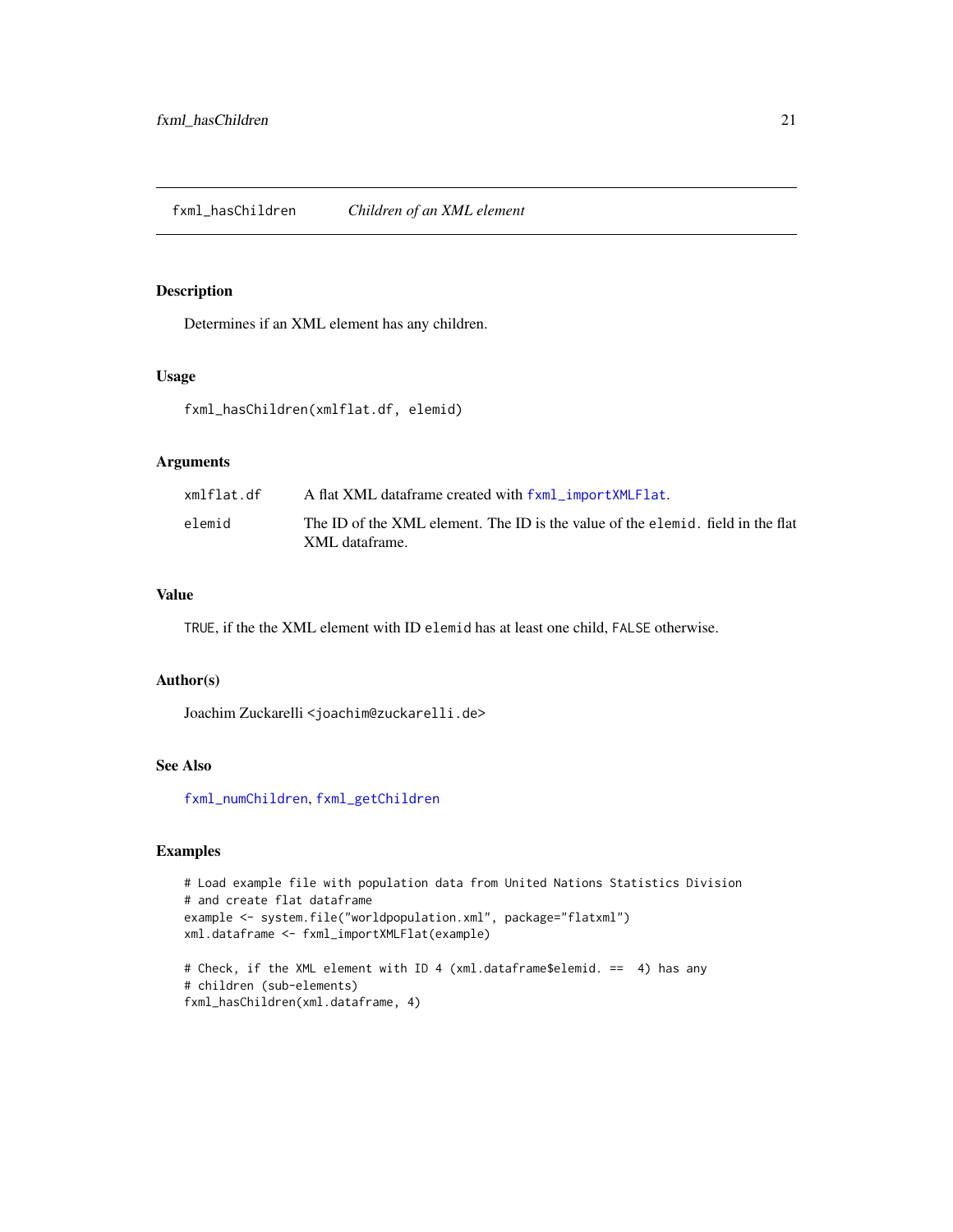<span id="page-21-1"></span><span id="page-21-0"></span>

Determines, if an XML element has a parent element.

# Usage

fxml\_hasParent(xmlflat.df, elemid)

# Arguments

| xmlflat.df | A flat XML dataframe created with fxml_importXMLFlat.                                             |
|------------|---------------------------------------------------------------------------------------------------|
| elemid     | The ID of the XML element. The ID is the value of the elemid, field in the flat<br>XML dataframe. |

#### Value

TRUE, if a parent element for the XML element with ID elemid exists, FALSE otherwise (which would mean that the XML element is the root node of the XML document).

#### Author(s)

Joachim Zuckarelli <joachim@zuckarelli.de>

# See Also

[fxml\\_getParent](#page-15-1)

```
# Load example file with population data from United Nations Statistics Division
# and create flat dataframe
example <- system.file("worldpopulation.xml", package="flatxml")
xml.dataframe <- fxml_importXMLFlat(example)
```

```
# Check if the XML element with ID 4 (xml.dataframe$elemid. == 4) has a parent element
fxml_hasParent(xml.dataframe, 4)
```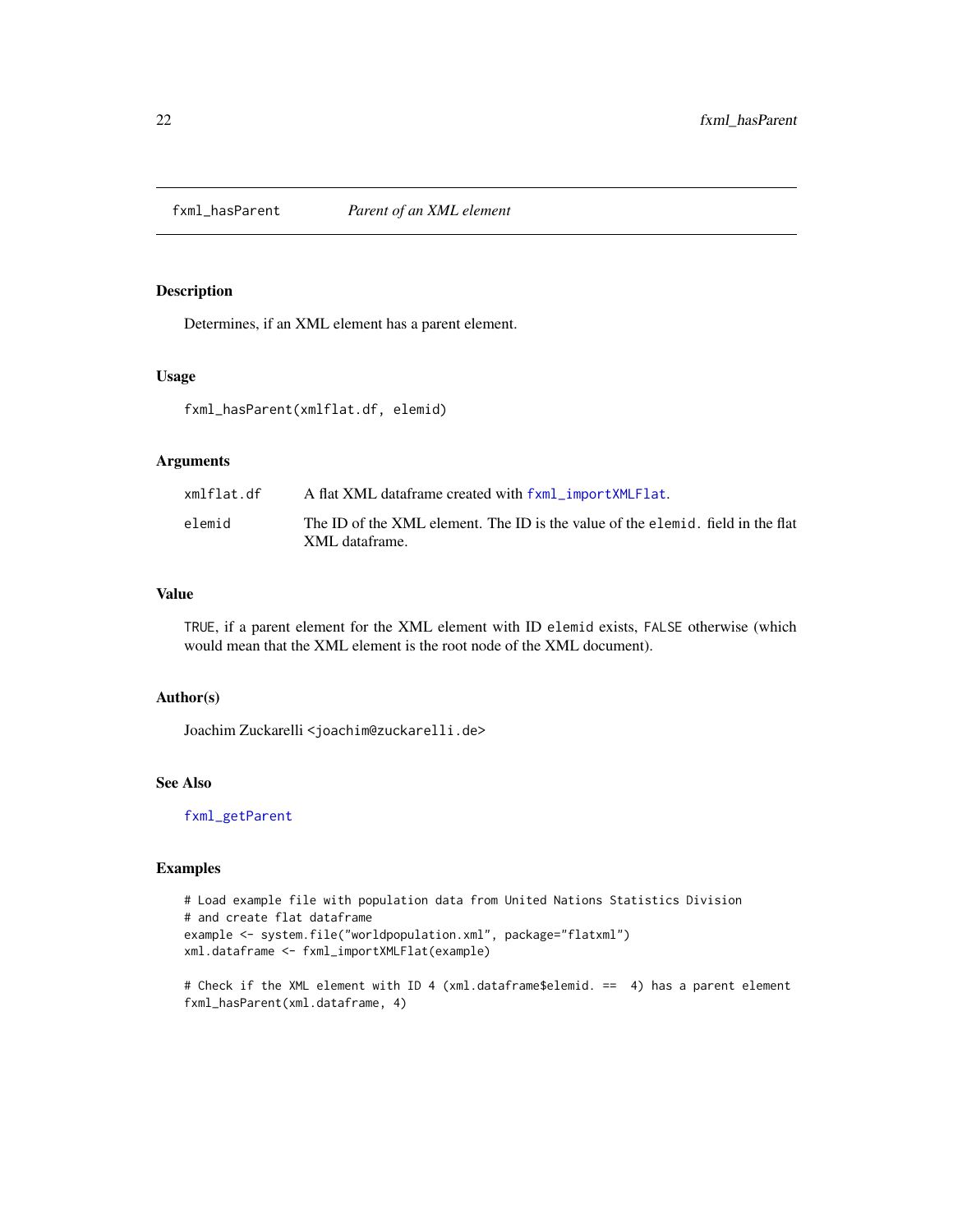<span id="page-22-1"></span><span id="page-22-0"></span>Determines if an XML element has any siblings, i.e. elements on the same hierarchical level.

#### Usage

fxml\_hasSiblings(xmlflat.df, elemid)

#### Arguments

| xmlflat.df | A flat XML dataframe created with fxml_importXMLFlat.                           |
|------------|---------------------------------------------------------------------------------|
| elemid     | The ID of the XML element. The ID is the value of the elemid, field in the flat |
|            | XML dataframe.                                                                  |

# Value

TRUE, if the the XML element with ID elemid has at least one sibling, FALSE otherwise.

#### Author(s)

Joachim Zuckarelli <joachim@zuckarelli.de>

#' @seealso [fxml\\_numSiblings](#page-27-1), [fxml\\_getSiblings](#page-16-1)

```
# Load example file with population data from United Nations Statistics Division
# and create flat dataframe
example <- system.file("worldpopulation.xml", package="flatxml")
xml.dataframe <- fxml_importXMLFlat(example)
# Check if XML element with ID 4 (xml.dataframe$elemid. == 4) has any siblings
# (elements on the same hierarchy level)
```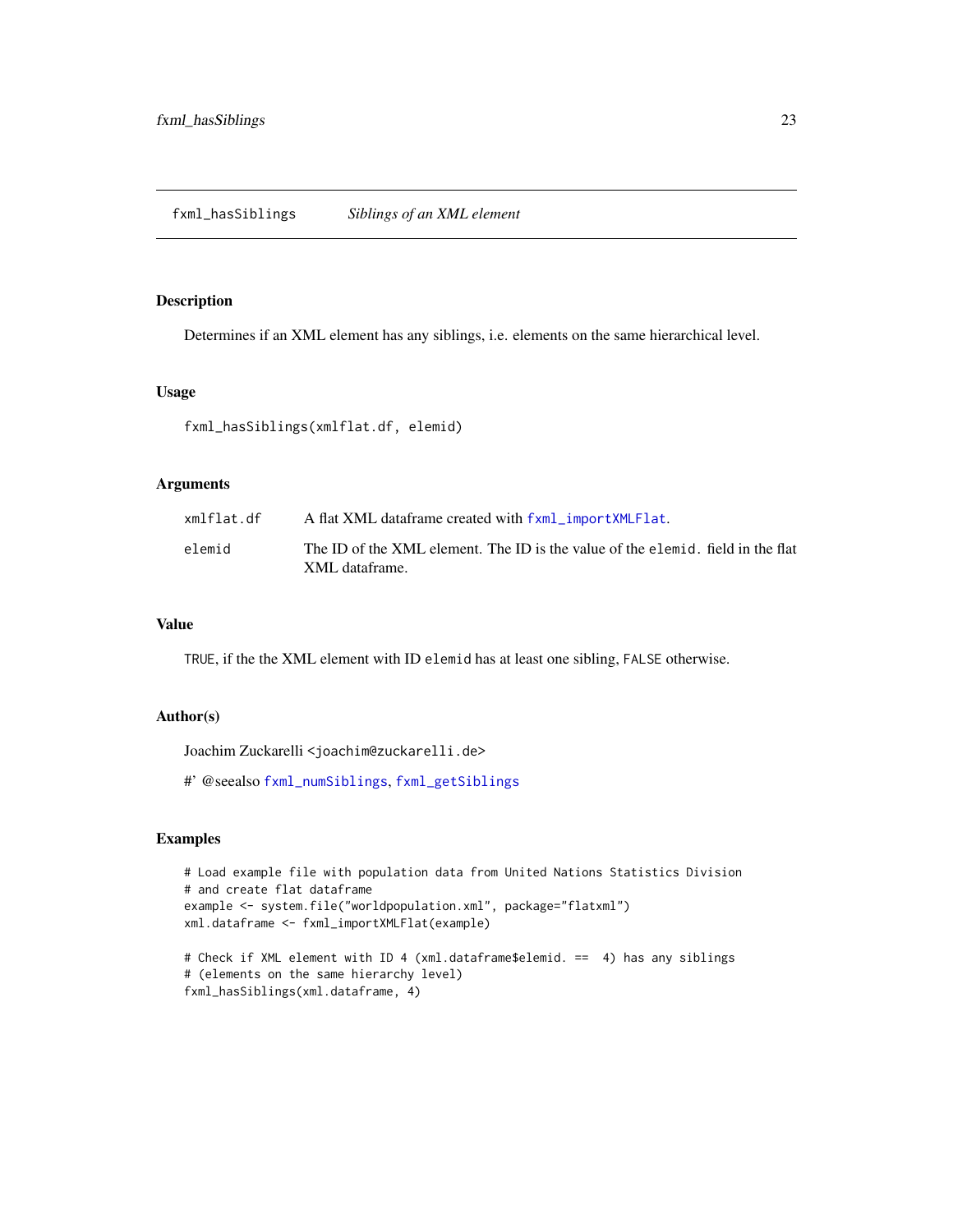<span id="page-23-1"></span><span id="page-23-0"></span>

Determines if an XML element carries a value.

# Usage

fxml\_hasValue(xmlflat.df, elemid)

# Arguments

| xmlflat.df | A flat XML dataframe created with fxml_importXMLFlat.                                             |
|------------|---------------------------------------------------------------------------------------------------|
| elemid     | The ID of the XML element. The ID is the value of the elemid, field in the flat<br>XML dataframe. |
|            |                                                                                                   |

#### Value

TRUE if the XML element has a value (not being equal to NA), FALSE otherwise.

#### Author(s)

Joachim Zuckarelli <joachim@zuckarelli.de>

# See Also

[fxml\\_getValue](#page-18-1)

```
# Load example file with population data from United Nations Statistics Division
# and create flat dataframe
example <- system.file("worldpopulation.xml", package="flatxml")
xml.dataframe <- fxml_importXMLFlat(example)
```

```
# Check if element with ID 4 (xml.dataframe$elemid. == 4) carries a value
fxml_hasValue(xml.dataframe, 4)
```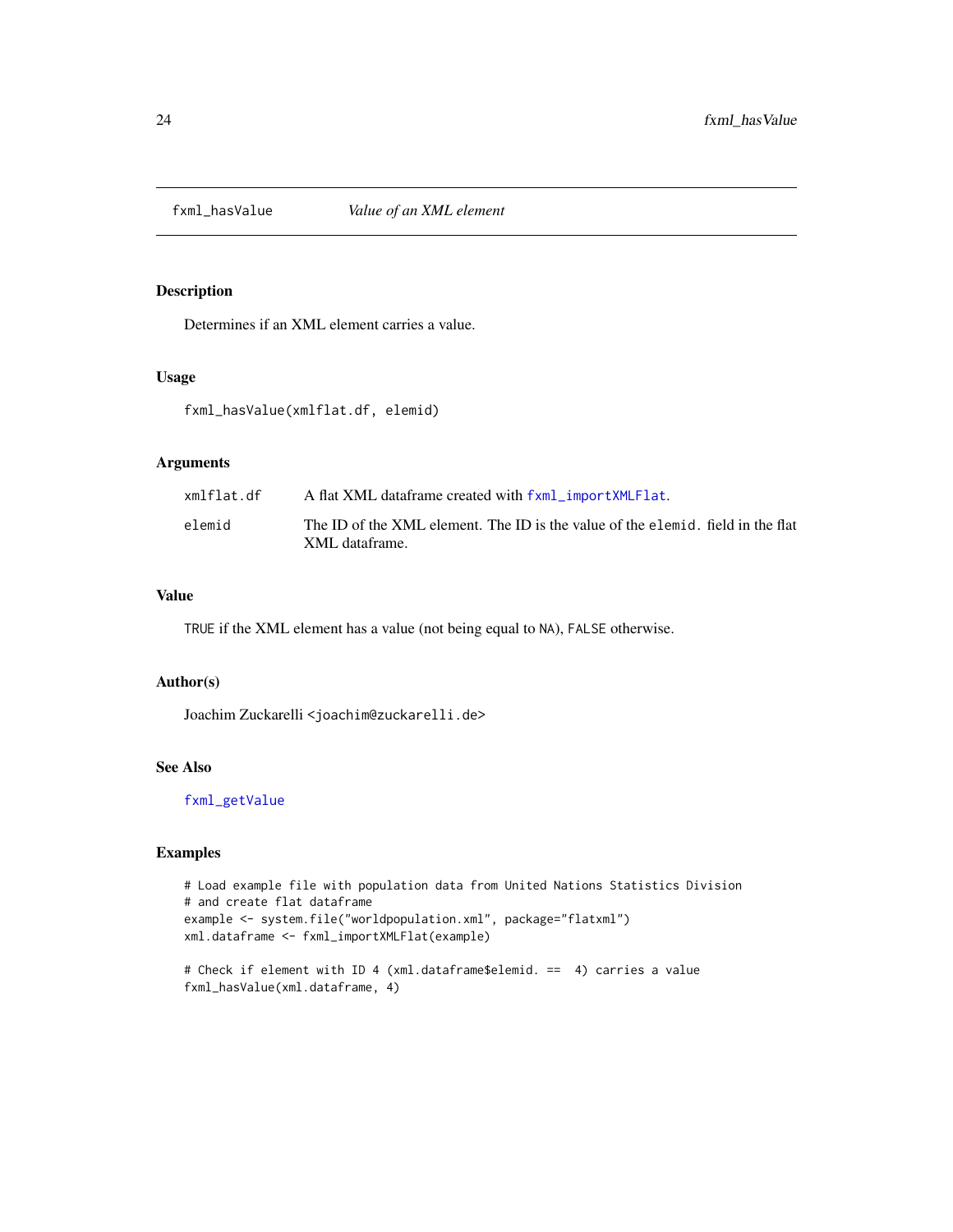<span id="page-24-1"></span><span id="page-24-0"></span>Reads an XML document into a flat dataframe structure.

#### Usage

```
fxml_importXMLFlat(path)
```
#### Arguments

path Path to the XML document. Can be either a local path or a URL.

#### Details

The XML document is parsed and stored in a dataframe structure (flat XML). The first four columns of a flat XML dataframe are standard columns. Their names all end with a dot. These columns are:

- elem.: The element identifier of the current XML element (without the tag delimiters < and >).
- elemid.: A unique, ascending numerical ID for each XML element. The first XML element is assigned 1 as its ID. This ID is used by many of the flatxml functions.
- attr.: Name of an attribute. For each attribute of an XML element the dataframe will have an additional row.
- value.: The value of either the attribute (if attr. is not NA) or the element itself (if attr. is NA). value. is NA, if the element has no value.

The columns after these four standard columns represent the 'path' to the current element, starting from the root element of the XML document in column 5 all the way down to the current element. The number of columns of the dataframe is therefore determined by the depth of the hierarchical structure of the XML document. In this dataframe representation, the hierarchical structure of the XML document becomes very easy to understand. All flatxml functions work with this flat XML dataframe.

If an XML element has N attributes it is represented by  $(N+1)$  rows in the flat XML dataframe: one row for the value (with dataframe\$value. being NA if the element has no value) and one for each attribute. In the attribute rows, the names of the attributes are stored in the attr. field, their respecitive values in the value. field. Even if there are multiple rows for one XML element, the elem. and elemid. fields still have the same value in all rows (because the rows belong to the same XML element).

#### Value

A dataframe containing the XML document in a flat structure. See the Details section for more information on its structure.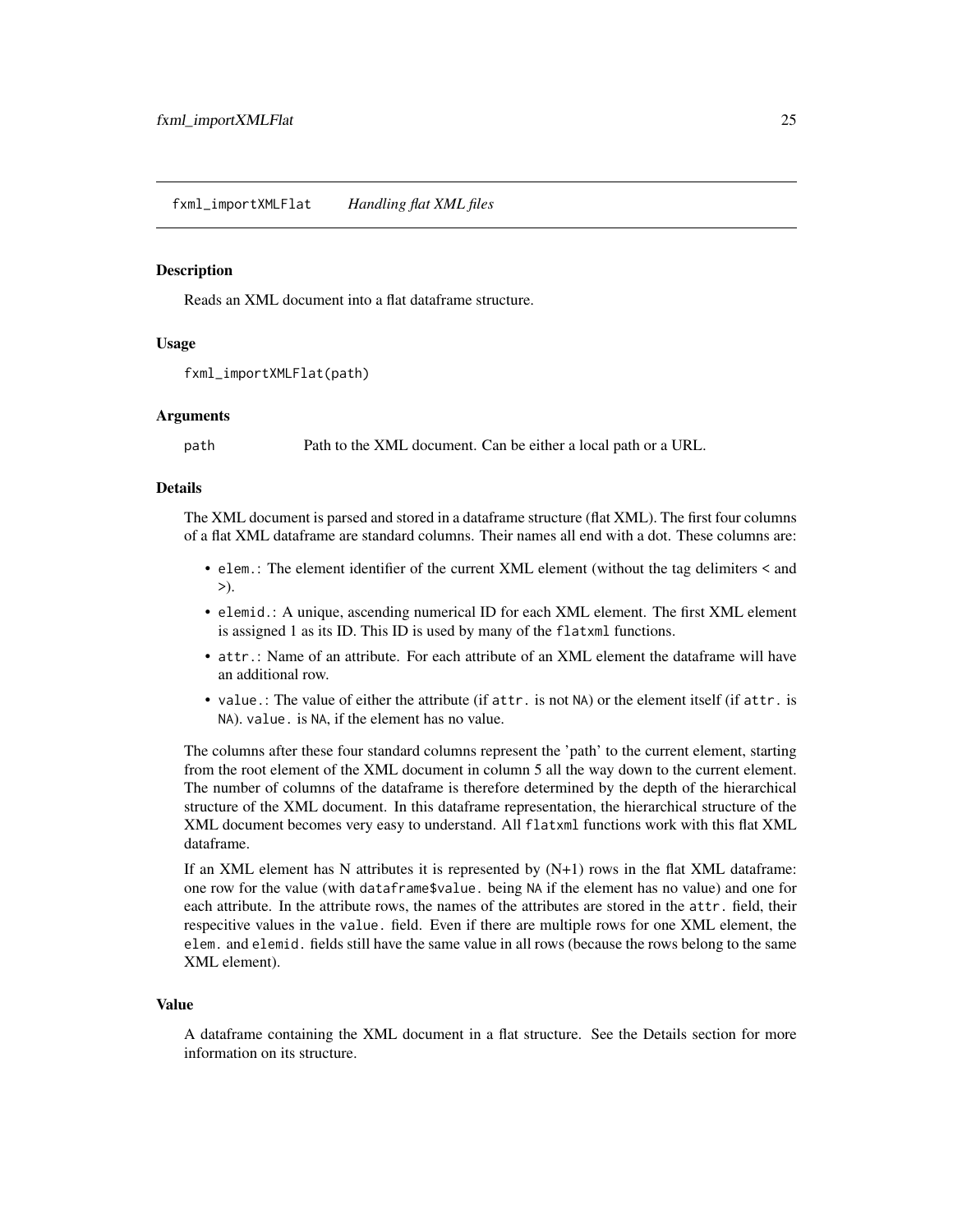#### <span id="page-25-0"></span>Author(s)

Joachim Zuckarelli <joachim@zuckarelli.de>

#### Examples

```
# Load example file with population data from United Nations Statistics Division
example <- system.file("worldpopulation.xml", package="flatxml")
# Create flat dataframe from XML
xml.dataframe <- fxml_importXMLFlat(example)
```
<span id="page-25-1"></span>fxml\_numAttributes *Attributes of XML elements*

#### Description

Determines the number of attributes of an XML element.

#### Usage

fxml\_numAttributes(xmlflat.df, elemid)

# Arguments

| xmlflat.df | A flat XML dataframe created with fxml_importXMLFlat.                           |
|------------|---------------------------------------------------------------------------------|
| elemid     | The ID of the XML element. The ID is the value of the elemid, field in the flat |
|            | XML dataframe.                                                                  |

#### Value

The number of attributes of the XML element with ID elemid.

#### Author(s)

Joachim Zuckarelli <joachim@zuckarelli.de>

# See Also

[fxml\\_hasAttributes](#page-19-1), [fxml\\_getAttribute](#page-9-1), [fxml\\_getAttributesAll](#page-10-1)

# Examples

```
# Load example file with population data from United Nations Statistics Division
# and create flat dataframe
example <- system.file("worldpopulation.xml", package="flatxml")
xml.dataframe <- fxml_importXMLFlat(example)
```
# Determine the number of attributes of the XML element with ID 4 (xml.dataframe\$elemid. == 4) fxml\_numAttributes(xml.dataframe, 4)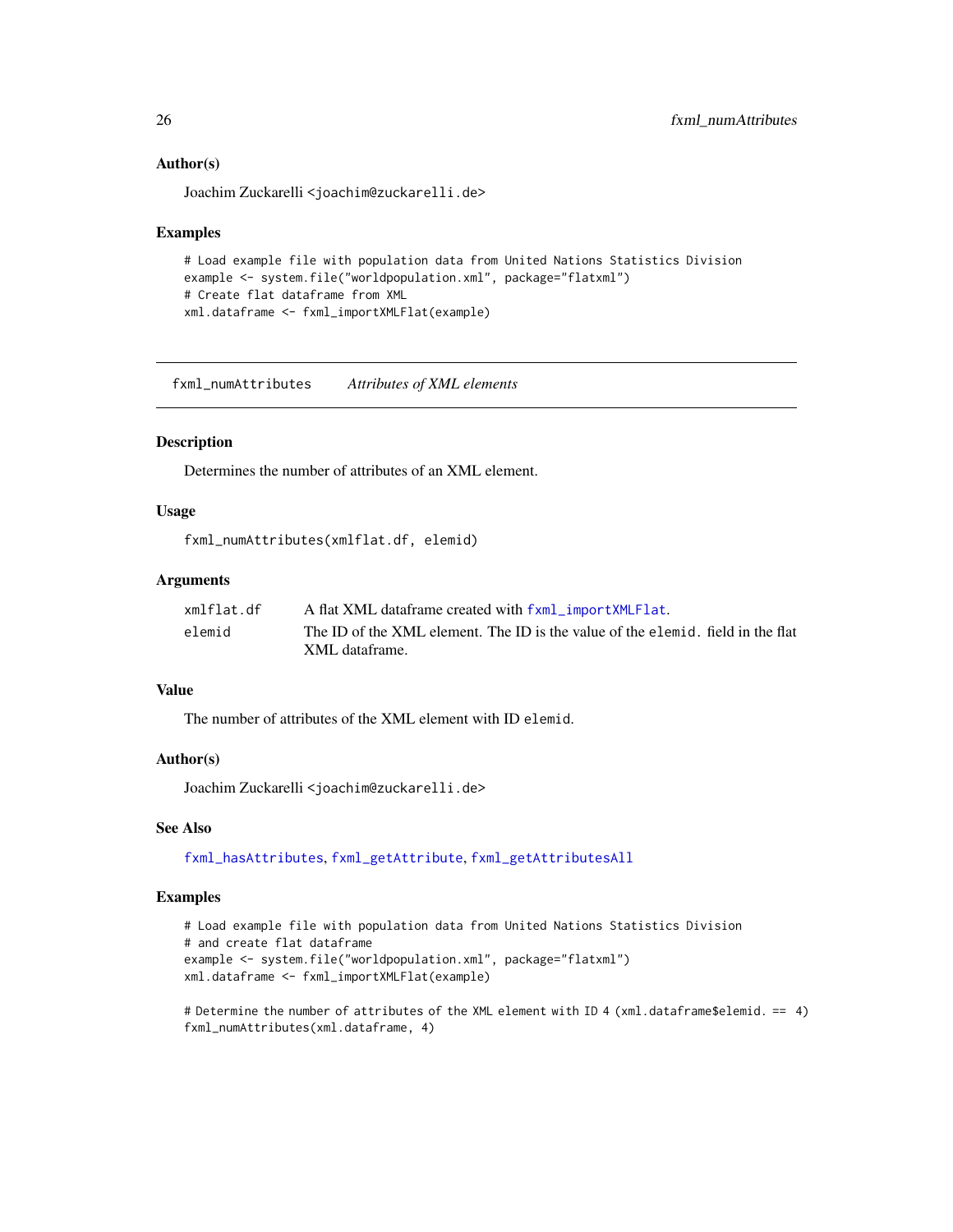<span id="page-26-1"></span><span id="page-26-0"></span>Determines the number of children of an XML element.

# Usage

fxml\_numChildren(xmlflat.df, elemid)

# Arguments

| xmlflat.df | A flat XML dataframe created with fxml_importXMLFlat.                                             |
|------------|---------------------------------------------------------------------------------------------------|
| elemid     | The ID of the XML element. The ID is the value of the elemid, field in the flat<br>XML dataframe. |

#### Value

The number of children of the XML element with ID elemid.

# Author(s)

Joachim Zuckarelli <joachim@zuckarelli.de>

# See Also

[fxml\\_hasChildren](#page-20-1), [fxml\\_getChildren](#page-11-1)

```
# Load example file with population data from United Nations Statistics Division
# and create flat dataframe
example <- system.file("worldpopulation.xml", package="flatxml")
xml.dataframe <- fxml_importXMLFlat(example)
```

```
# Determine the number of children (sub-elements) of the XML element with ID 4
# (xml.dataframe$elemid. == 4)
fxml_numChildren(xml.dataframe, 4)
```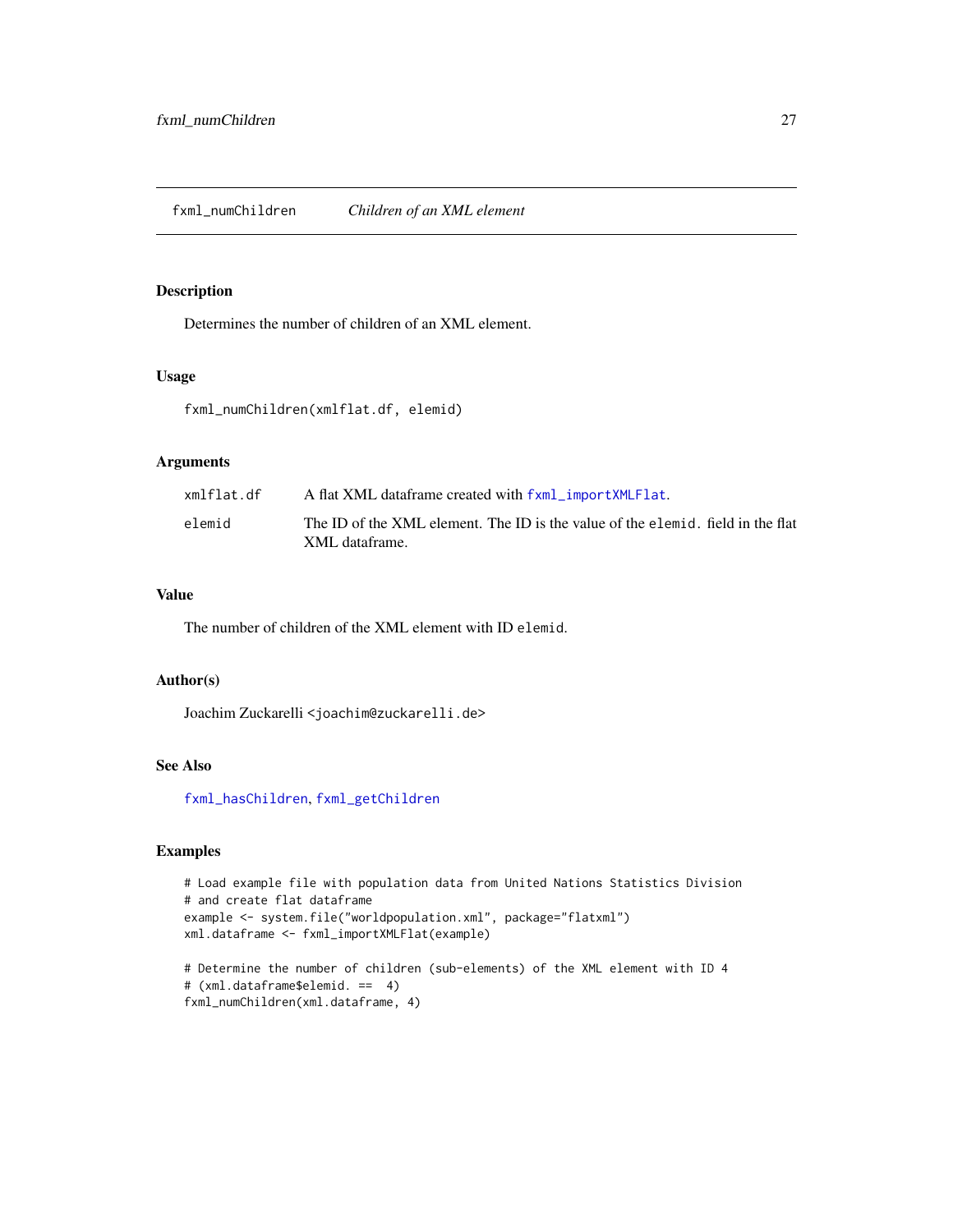<span id="page-27-1"></span><span id="page-27-0"></span>fxml\_numSiblings *Siblings of an XML element*

# Description

Determines the number of siblings of an XML element, i.e. elements on the same hierarchical level.

# Usage

fxml\_numSiblings(xmlflat.df, elemid)

#### Arguments

| xmlflat.df | A flat XML dataframe created with fxml_importXMLFlat.                           |
|------------|---------------------------------------------------------------------------------|
| elemid     | The ID of the XML element. The ID is the value of the elemid. field in the flat |
|            | XML dataframe.                                                                  |

# Value

The number of siblings of the XML element with ID elemid.

#### Author(s)

Joachim Zuckarelli <joachim@zuckarelli.de>

#' @seealso [fxml\\_hasSiblings](#page-22-1), [fxml\\_getSiblings](#page-16-1)

```
# Load example file with population data from United Nations Statistics Division
# and create flat dataframe
example <- system.file("worldpopulation.xml", package="flatxml")
xml.dataframe <- fxml_importXMLFlat(example)
# Determine the number of siblings (elements on the same hierarchy level) of the XML element
```

```
# with ID 4 (xml.dataframe$elemid. == 4)
fxml_numSiblings(xml.dataframe, 4)
```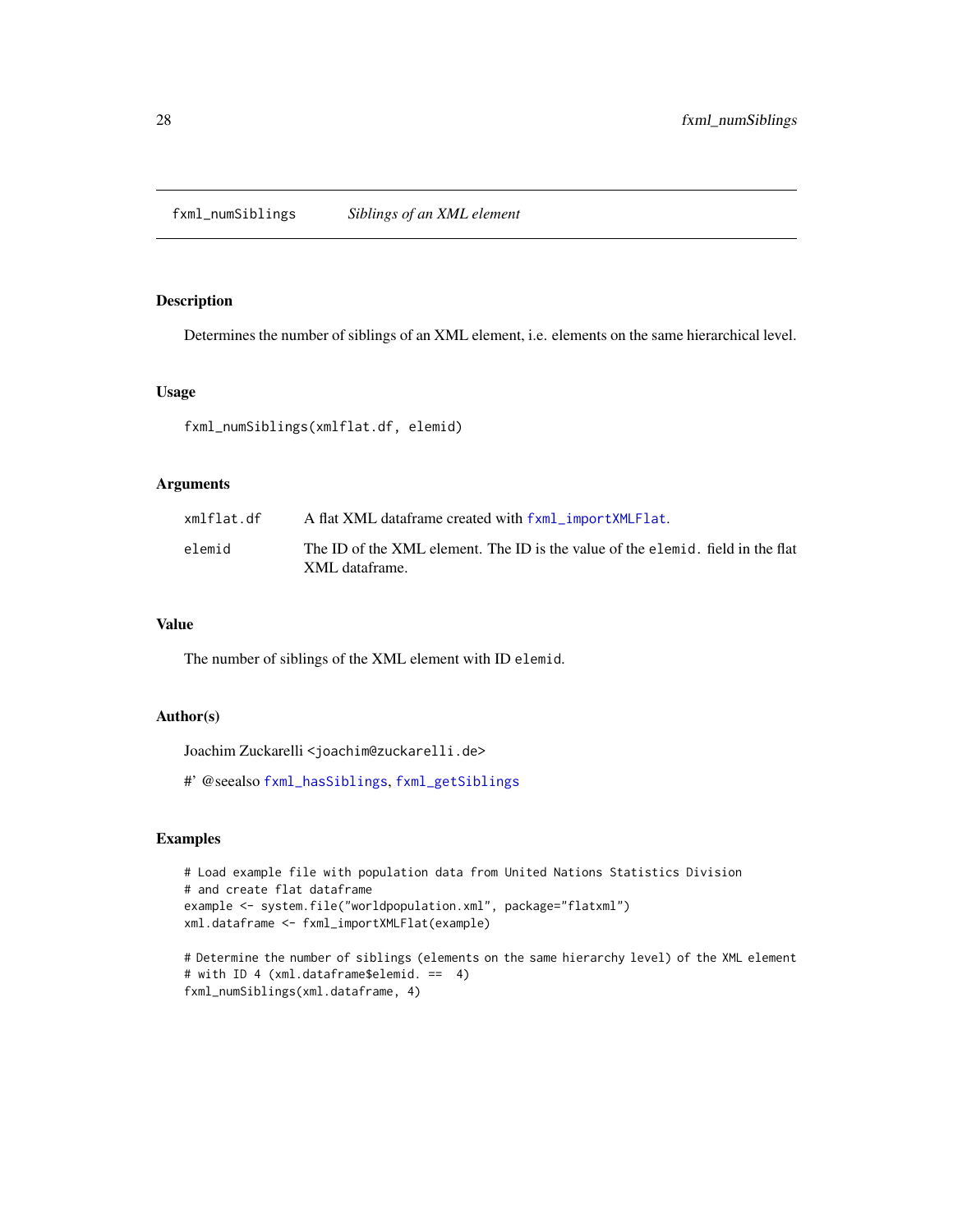<span id="page-28-1"></span><span id="page-28-0"></span>

Converts an XML document to a dataframe.

# Usage

```
fxml_toDataFrame(
 xmlflat.df,
  siblings.of,
 same.tag = TRUE,
 attr.only = NULL,
 attr.not = NULL,
 elem.or.attr = "elem",
 col.attr = ",
  include.fields = NULL,
 exclude.fields = NULL
\mathcal{L}
```
# Arguments

| xmlflat.df   | A flat XML dataframe created with fxml_importXMLFlat.                                                                                                                                                                                                                                                                                                                                                                                                                                                                                                                                                                                                                                                   |
|--------------|---------------------------------------------------------------------------------------------------------------------------------------------------------------------------------------------------------------------------------------------------------------------------------------------------------------------------------------------------------------------------------------------------------------------------------------------------------------------------------------------------------------------------------------------------------------------------------------------------------------------------------------------------------------------------------------------------------|
| siblings.of  | ID of one of the XML elements that contain the data records. All data records<br>need to be on the same hierarchical level as the XML element with this ID.                                                                                                                                                                                                                                                                                                                                                                                                                                                                                                                                             |
| same.tag     | If TRUE, only elements of the same type (xmlflat.df\$elem.) as the element<br>sibling of are considered as data records. If FALSE, all elements on the same<br>hierarchical level as the element sibling of are considered to be data records.                                                                                                                                                                                                                                                                                                                                                                                                                                                          |
| attr.only    | A list of named vectors representing attribute/value combinations the data records<br>must match. The name of an element in the list is the XML element name to<br>which the attribute belongs. The list element itself is a named vector. The<br>vector's elements represent different attributes (= the names of the vector ele-<br>ments) and their values (= vector elements). Example: attr.only = list(tag1<br>= c(attrib1 = "Value 1", attrib2 = "Value 2"), tag2 = c(attrib3 = "Value<br>3")) will only include tag1 elements of the form <tag1 <br="" attrib1="Value 1">attrib2 = "Value 2"&gt; and tag2 elements of the form <tag2 attrib3="Value&lt;br&gt;3"> as data records.</tag2></tag1> |
| attr.not     | A list of vectors representing attribute/value combinations the XML elements<br>must not match to be considered as data records. See argument attr.only for<br>details.                                                                                                                                                                                                                                                                                                                                                                                                                                                                                                                                 |
| elem.or.attr | Either "elem" or "attr". Defines, if the names of the record fields (columns in<br>the dataframe) are represented by the names (tags) of the respective XML ele-<br>ments (the children of the elements on the same level as siblings. of) ("elem")<br>or if the field names are given by some attribute of those tags ("attr").                                                                                                                                                                                                                                                                                                                                                                        |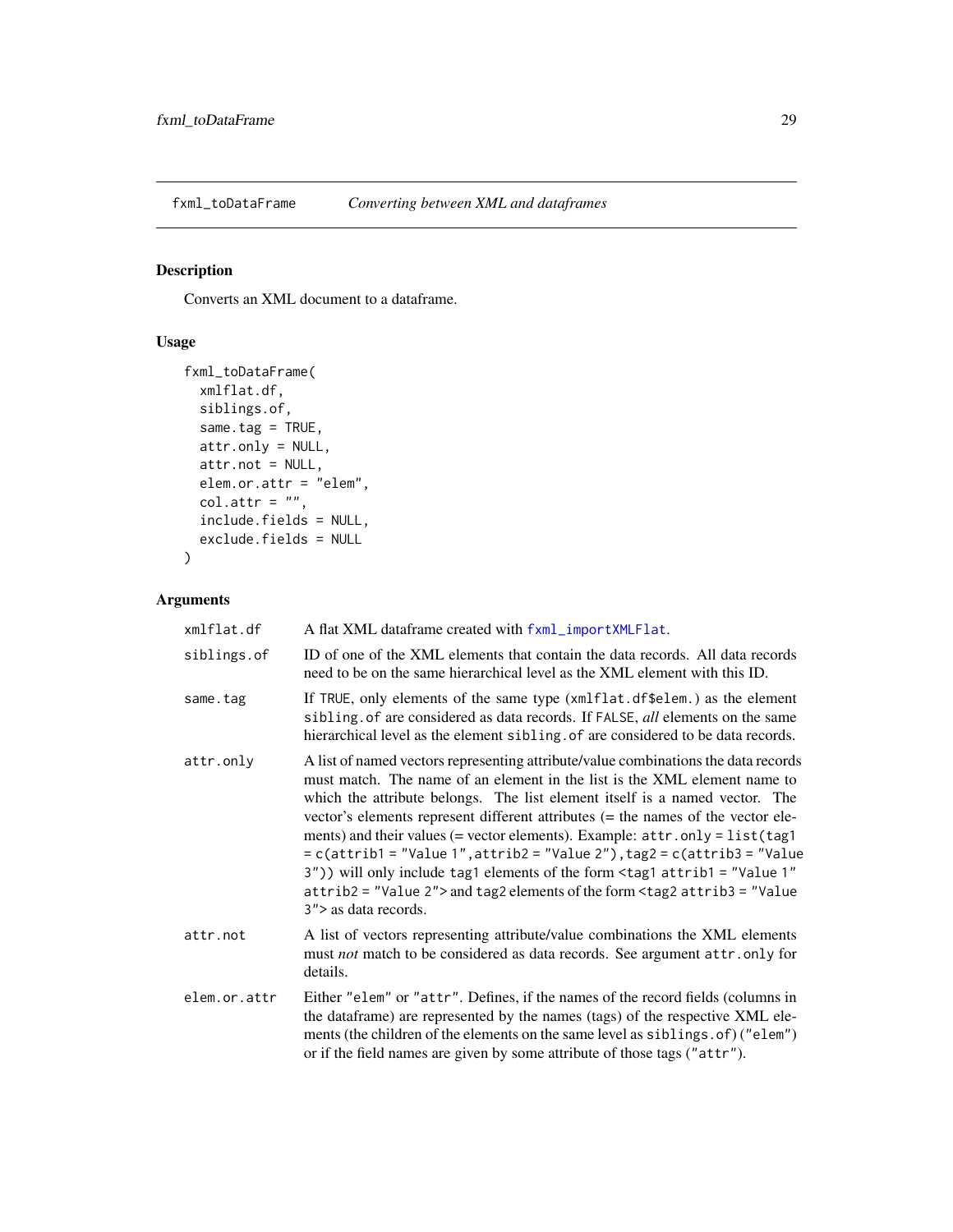<span id="page-29-0"></span>

| col.attr | If elem.or.attr is "attr" then col.attr specifies the name of the attribute<br>that gives the record field / column names.                                                     |
|----------|--------------------------------------------------------------------------------------------------------------------------------------------------------------------------------|
|          | include fields A character vector with the names of the fields that are to be included in the<br>result data frame. By default, all fields from the XML document are included. |
|          | exclude fields A character vector with the names of the fields that should be excluded in the<br>result data frame. By default, no fields from the XML document are excluded.  |

#### Details

Data that can be read in are either represented in this way:

```
<record>
<field1>Value of field1</field1>
<field2>Value of field2</field2>
<field3>Value of field3</field3>
</record>
...
```
In this case elem.or.attr would need to be "elem" because the field names of the data records (field1, field2, field3) are the names of the elements.

Or, the XML data could also look like this:

```
<record>
<column name="field1">Value of field1</column>
<column name="field2">Value of field2</column>
<column name="field3">Value of field3</column>
</record>
...
```
Here, the names of the fields are attributes, so elem.or.attr would need to be "attr" and col.attr would be set to "name", so fxml\_toDataframe() knows where to look for the field/column names.

In any case, siblings.of would be the ID (xmlflat.df\$elemid.) of one of the <record> elements.

# Value

A dataframe with the data read in from the XML document.

#### Author(s)

Joachim Zuckarelli <joachim@zuckarelli.de>

#### See Also

[fxml\\_importXMLFlat](#page-24-1), [fxml\\_toXML](#page-30-1)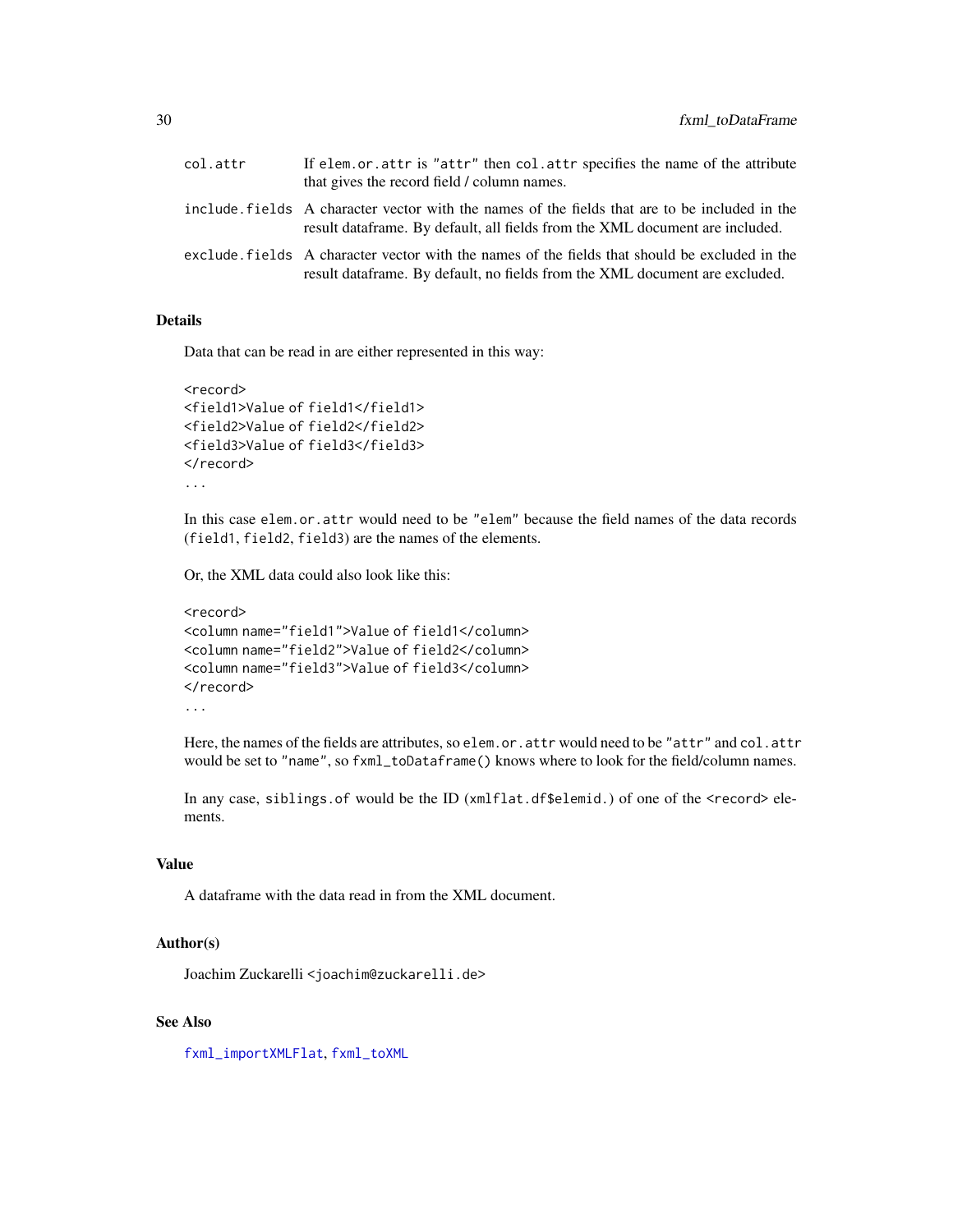# <span id="page-30-0"></span>fxml\_toXML 31

#### Examples

```
# Load example file with population data from United Nations Statistics Division
# and create flat dataframe
example <- system.file("worldpopulation.xml", package="flatxml")
xml.dataframe <- fxml_importXMLFlat(example)
# Extract the data out of the XML document. The data records are on the same hierarchical level
# as element with ID 3 (xml.dataframe$elemid. == 3).
# The field names are given in the "name" attribute of the children elements of element no. 3
# and its siblings
population.df <- fxml_toDataFrame(xml.dataframe, siblings.of=3, elem.or.attr="attr",
col.attr="name")
# Exclude the "Value Footnote" field from the returned dataframe
population.df <- fxml_toDataFrame(xml.dataframe, siblings.of=3, elem.or.attr="attr",
col.attr="name", exclude.fields=c("Value Footnote"))
# Load example file with soccer world cup data (data from
# https://www.fifa.com/fifa-tournaments/statistics-and-records/worldcup/index.html)
# and create flat dataframe
example2 <- system.file("soccer.xml", package="flatxml")
xml.dataframe2 <- fxml_importXMLFlat(example2)
# Extract the data out of the XML document. The data records are on the same hierarchical level
# as element with ID 3 (xml.dataframe$elemid. == 3). #' # The field names are given as the name
# of the children elements of element no. 3 and its siblings.
```

```
worldcups.df <- fxml_toDataFrame(xml.dataframe2, siblings.of=3, elem.or.attr="elem")
```
<span id="page-30-1"></span>fxml\_toXML *Converting between XML and dataframes*

# **Description**

Converts a dataframe to XML.

#### Usage

```
fxml_toXML(
  df,
  filename = NULL,
  element.tag = "record",
  indent = "\iotat",
  line.break = " \n\ln",
  return.xml = FALSE
)
```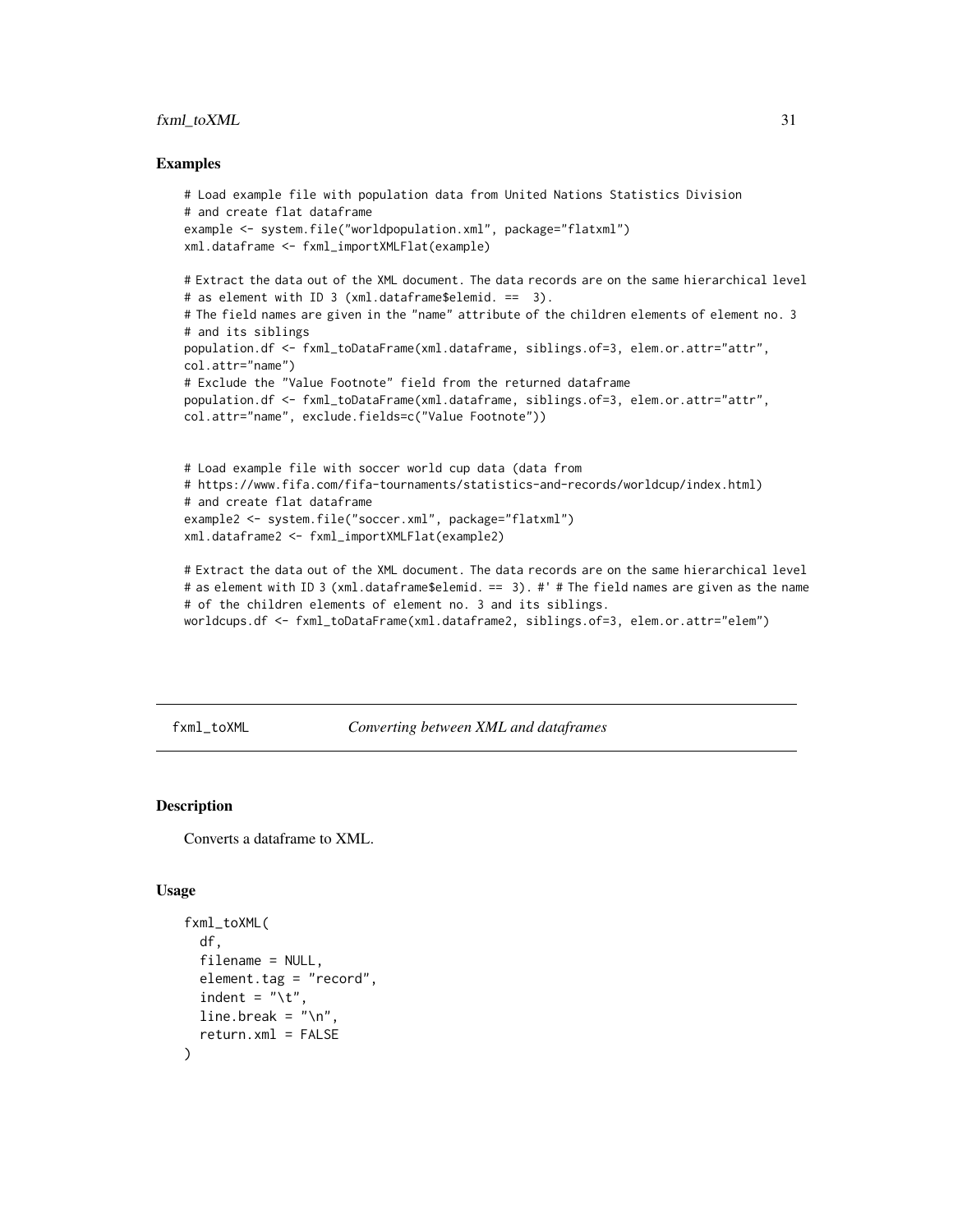# <span id="page-31-0"></span>Arguments

| df          | The dataframe to be converted (also works with tibbles and the like)                                                                                 |
|-------------|------------------------------------------------------------------------------------------------------------------------------------------------------|
| filename    | Name of the file to which the XML will be saved; default is NULL meaning no<br>file is produced                                                      |
| element.tag | The tag name of the XML element that will carry the data (see example)                                                                               |
| indent      | Character(s) used for indentation to make the XML prettier; tabulator (" $\setminus t$ ") by<br>default ("" will lead to no indentation)             |
| line.break  | Character(s) that is written at the end of each line of the XML (line break " $\n\cdot$ "<br>by default)                                             |
| return.xml  | If TRUE, the XML will be returned by the function; so you can decide if you<br>want the function write a file, or just return the XML code, or both. |

# Value

If return.xml == TRUE the XML code is returned. If filename is not NULL then the XML is (additionally) written to the specified file.

# Author(s)

Joachim Zuckarelli <joachim@zuckarelli.de>

# See Also

[fxml\\_toDataFrame](#page-28-1)

# Examples

 $mydata < -data.formatDist(var1 = c("a", "b", "c"), var2 = c(1,2,3)))$ fxml\_toXML(mydata, return.xml = TRUE)